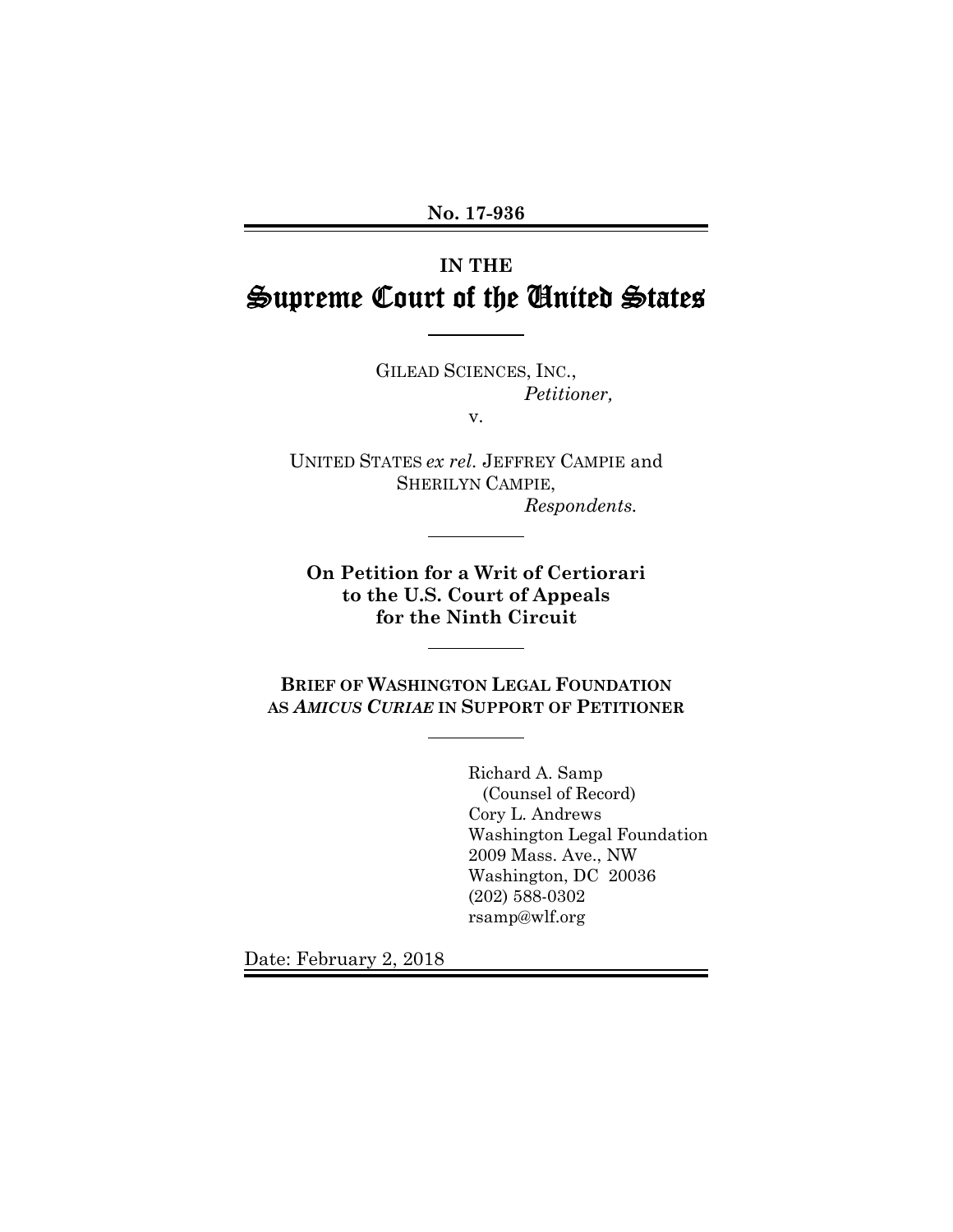## **QUESTIONS PRESENTED**

Whether a complaint filed by a Relator under the False Claims Act, 31 U.S.C. § 3729 *et seq.*, adequately alleges the requisite materiality of an allegedly false claim when the Government continues to approve and pay for products after learning of alleged regulatory infractions and the pleadings offer no basis for overcoming the strong inference of immateriality that arises from the Government's response.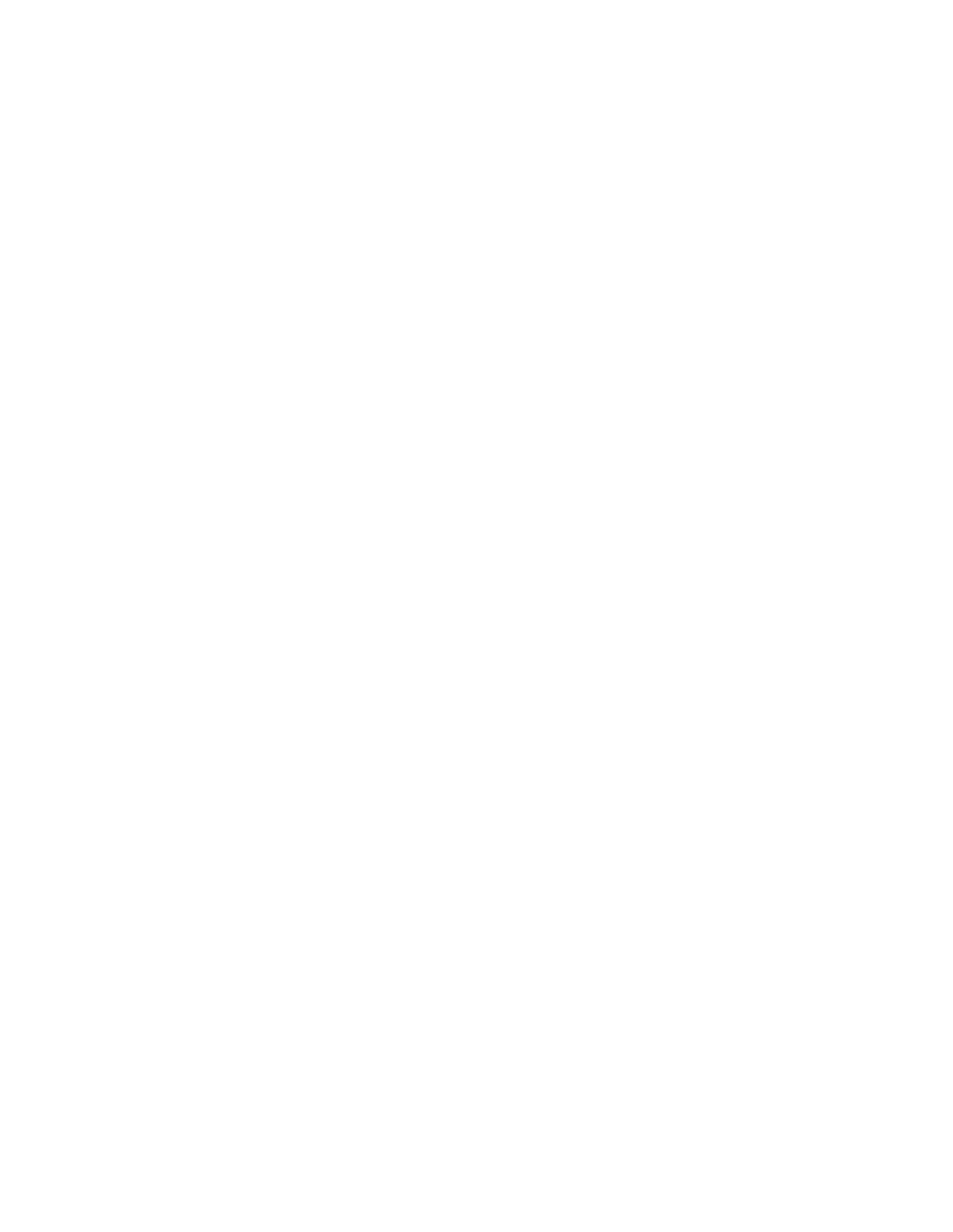#### iii

# **TABLE OF CONTENTS**

|                                      |                | TABLE OF AUTHORITIES                                                                                                                                                                                                                                            |  |  |
|--------------------------------------|----------------|-----------------------------------------------------------------------------------------------------------------------------------------------------------------------------------------------------------------------------------------------------------------|--|--|
|                                      |                | INTERESTS OF AMICUS CURIAE  1                                                                                                                                                                                                                                   |  |  |
|                                      |                | STATEMENT OF THE CASE $\ldots \ldots \ldots \ldots \ldots$                                                                                                                                                                                                      |  |  |
|                                      |                | SUMMARY OF ARGUMENT  6                                                                                                                                                                                                                                          |  |  |
| REASONS FOR GRANTING THE PETITION  9 |                |                                                                                                                                                                                                                                                                 |  |  |
| I.                                   |                | THE DECISION BELOW CONFLICTS SHARPLY<br>WITH ESCOBAR'S EXPLICATION OF THE<br>FCA'S MATERIALITY REQUIREMENT  10                                                                                                                                                  |  |  |
|                                      | $\mathbf{A}$ . | <i>Escobar</i> Clarified That Payment of<br>Claims Despite Government<br>Knowledge of Regulatory<br>Violations Is "Very Strong<br>Evidence" that the Violation is Not<br>Material  11                                                                           |  |  |
|                                      | <b>B.</b>      | The Decision Below Conflicts with<br><i>Escobar</i> by Discounting the<br>Government's Response to the<br>Alleged Fraud and Classifying No-<br>Materiality Arguments as "Matters"<br>of Proof" $\dots \dots \dots \dots \dots \dots \dots \dots \dots \dots 12$ |  |  |
|                                      | $C_{\cdot}$    | The Decision Below Conflicts with<br><i>Escobar's</i> Definition of an "Implied"<br>False Certification" Claim  17                                                                                                                                              |  |  |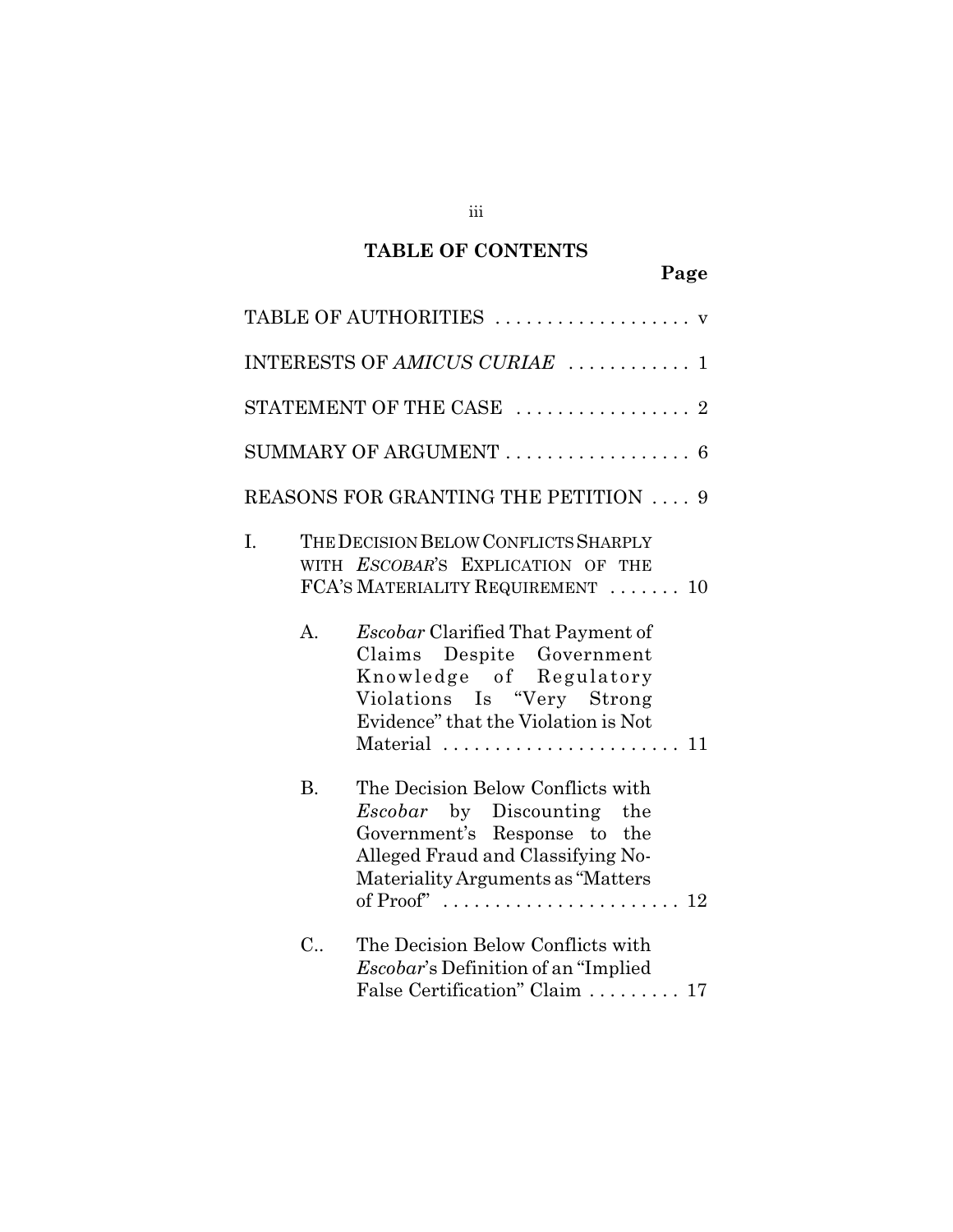# **Page(s)**

| REVIEW IS WARRANTED BECAUSE THE<br>NINTH CIRCUIT'S MATERIALITY HOLDING<br>SHARPLY CONFLICTS WITH OTHER        |
|---------------------------------------------------------------------------------------------------------------|
| CIRCUITS' INTERPRETATION OF ESCOBAR  20                                                                       |
| THE DECISION BELOW IS LIKELY TO HAVE<br>A SIGNIFICANT IMPACT ON A BROAD RANGE<br>OF INDUSTRIES AND REGULATORY |
| $CONCLUSION$                                                                                                  |

### iv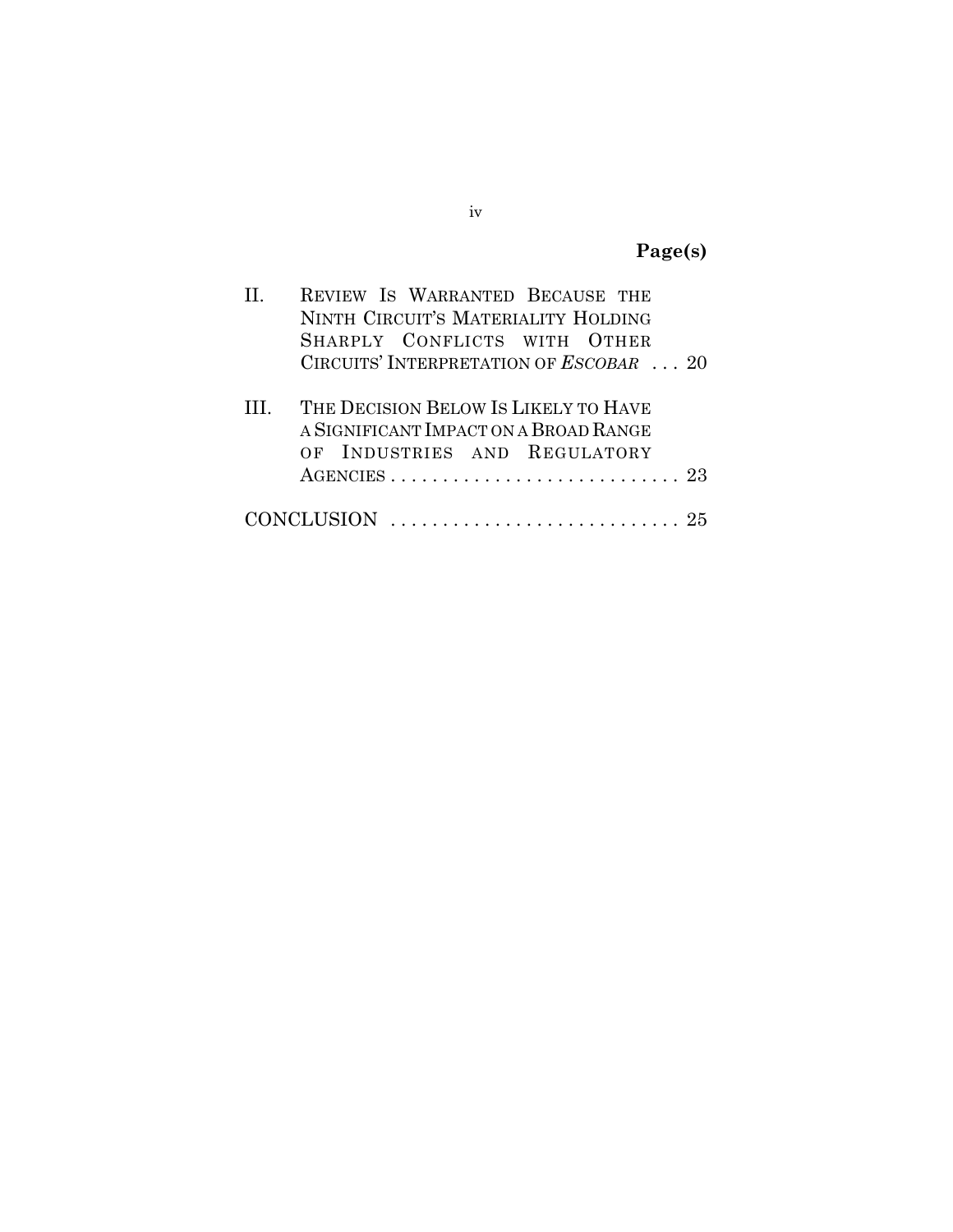# **TABLE OF AUTHORITIES**

# **Page(s)**

# **Cases:**

| Allison Engine Co. v. United States ex rel. Wilson,                                                                        |
|----------------------------------------------------------------------------------------------------------------------------|
| Astra USA Inc. v. Santa Clara County,                                                                                      |
| Buckman Co. v. Plaintiffs' Legal Comm.,                                                                                    |
| D'Agostino v. ev3, Inc.,                                                                                                   |
| Graham Cnty. Soil & Water Conservation<br>Dist. v. United States ex rel. Wilson,                                           |
| Rockwell Int'l Corp. v. United States,                                                                                     |
| Universal Health Services, Inc. v. United States<br>ex rel. Escobar, 136 S. Ct. 1989 (2016)  passim                        |
| United States ex rel. Badr v. Triple Canopy, Inc.,<br>857 F.3d 174 (4th Cir. 2017) $\ldots \ldots \ldots \ldots \ldots 20$ |
| United States ex rel. Nargol v. DePuy Ortho-<br><i>paedics, Inc., 865 F.3d 29 (1st Cir. 2017)</i> 21, 22                   |
| United States ex rel. Petratos v. Genentech, Inc.,<br>855 F.3d 481 (3d Cir. 2017)  20, 22                                  |

v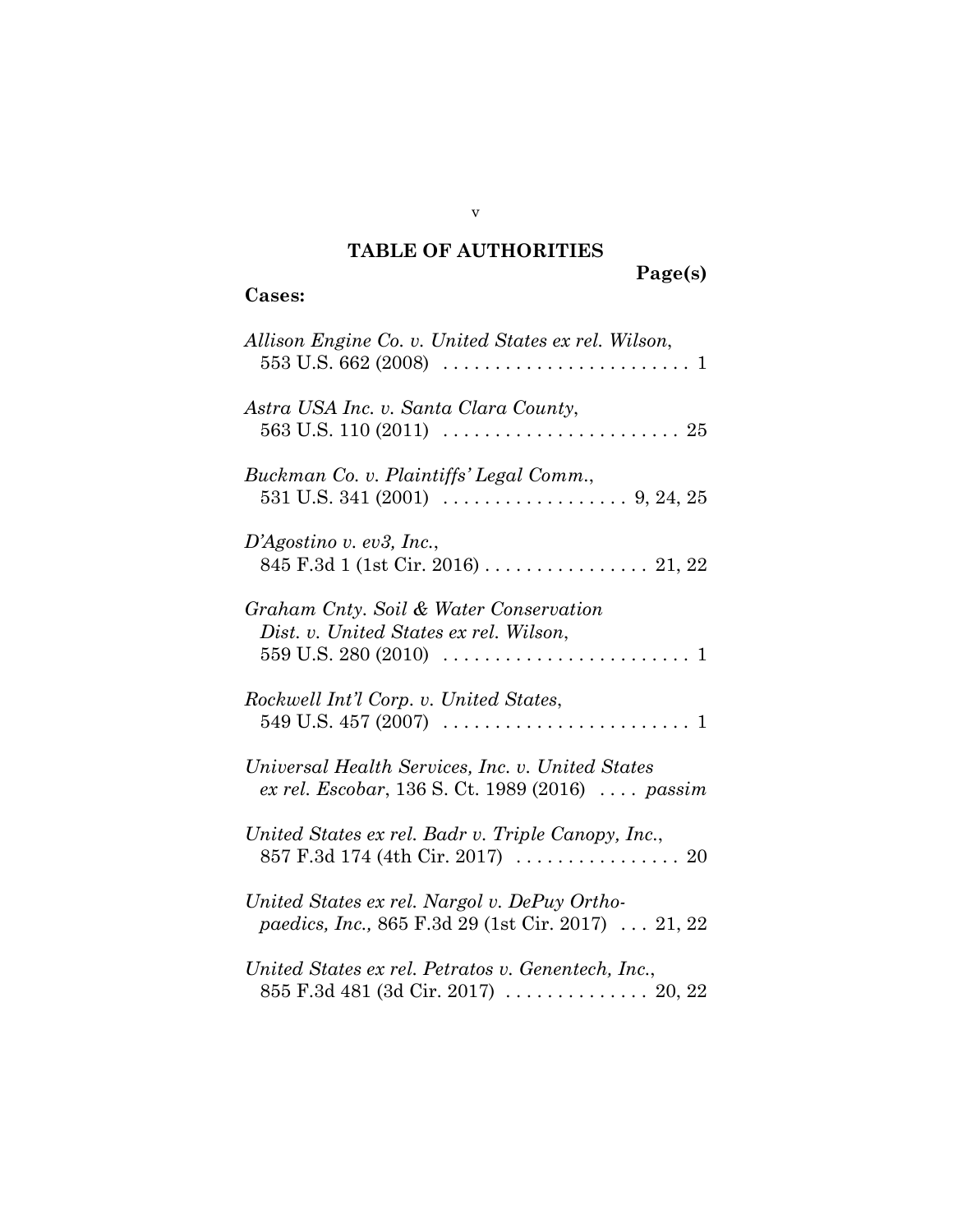# **Page(s)**

## **Statutes:**

| False Claims Act (FCA), |  |
|-------------------------|--|
|                         |  |
|                         |  |
|                         |  |
|                         |  |
|                         |  |
|                         |  |

# **Miscellaneous:**

| United States ex rel. Badr v. Triple Canopy,<br>Inc., Fourth Cir. No. 13-2190, Supplemental<br>Brief for the United States |
|----------------------------------------------------------------------------------------------------------------------------|
| (Dkt. 78, Aug. 19, 2016) $\ldots \ldots \ldots \ldots \ldots \ldots \ldots$                                                |
|                                                                                                                            |
|                                                                                                                            |
|                                                                                                                            |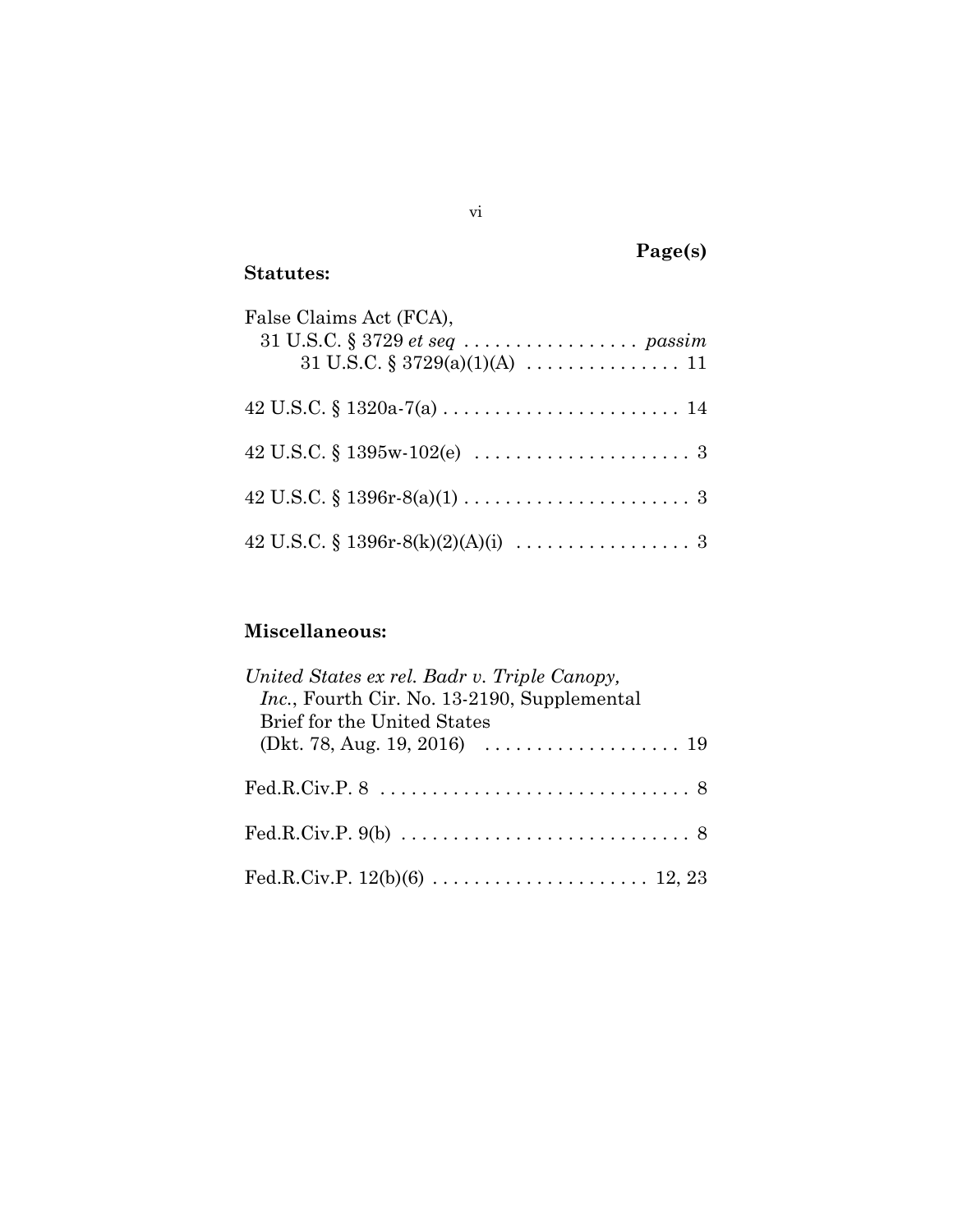#### **INTERESTS OF** *AMICUS CURIAE*

The Washington Legal Foundation (WLF) is a public interest law firm and policy center with supporters in all 50 States.<sup>1</sup> WLF devotes a substantial portion of its resources to defending free enterprise, individual rights, a limited and accountable government, and the rule of law.

To that end, WLF has frequently appeared in this and other federal courts in cases concerning the appropriate scope and application of the False Claims Act (FCA), 31 U.S.C. § 3729 *et seq. See, e.g., Universal Health Services, Inc. v. United States ex rel. Escobar* ["*Escobar*"], 136 S. Ct. 1989 (2016); *Graham Cnty. Soil & Water Conservation Dist. v. United States ex rel. Wilson*, 559 U.S. 280 (2010); *Allison Engine Co. v. United States ex rel. Wilson*, 553 U.S. 662 (2008); *Rockwell Int'l Corp. v. United States*, 549 U.S. 457 (2007).

WLF does not condone fraud against the United States, however it may occur. WLF is concerned, however, that excessive FCA liability in recent years has spawned abusive litigation against businesses, both large and small, to the detriment of free enterprise, employees, shareholders, and consumers. WLF believes that the Court's *Escobar* decision

<sup>&</sup>lt;sup>1</sup> Pursuant to Supreme Court Rule 37.6, WLF states that no counsel for a party authored this brief in whole or in part; and that no person or entity, other than WLF and its counsel, made a monetary contribution intended to fund the preparation and submission of this brief. More than 10 days prior to filing this brief, WLF notified counsel for Respondents of its intent to file. All parties have consented to the filing; blanket letters of consent are on file with the clerk.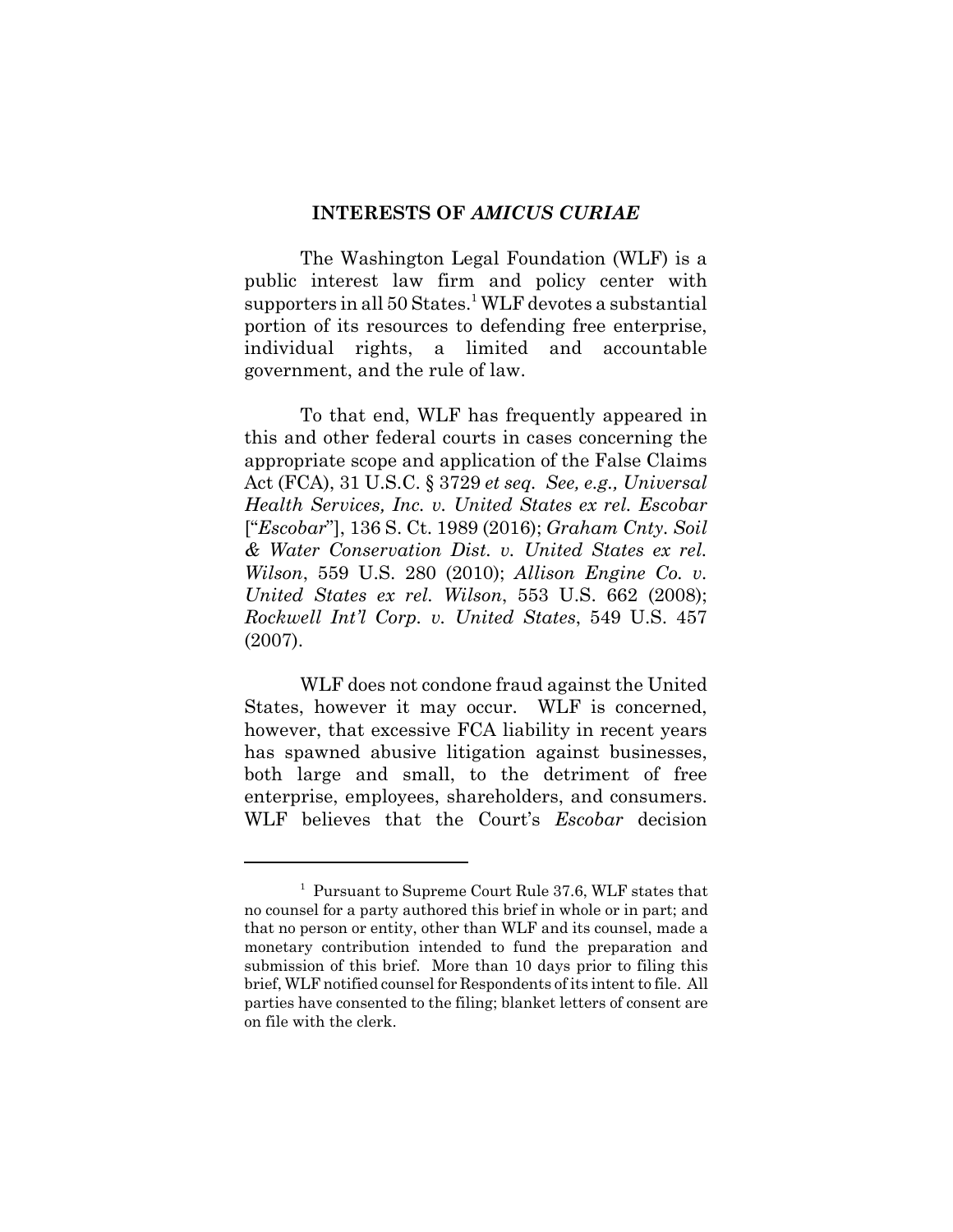properly balanced the need to prevent fraud against the Government with the need to ensure that private litigants do not use the FCA to extort unwarranted settlements from reputable government contractors. In particular, *Escobar* held that a relator's *qui tam* suit should not be permitted to pass beyond the pleadings stage unless the relator adequately pleads facts showing that any allegedly false claims were "material" to the Government's decision to pay the claim. *Escobar* emphasized that the materiality test is "demanding" and "rigorous" and is not met unless the relator's factual allegations demonstrate that the alleged misrepresentation "likely" induced the Government to pay the claim. *Escobar*, 136 S. St. at 2002-03.

The Ninth Circuit's decision fails to apply *Escobar*'s demanding materiality requirements. It reinstated the claims of Relators Jeffrey Campie, *et al.*, despite their failure to allege any facts demonstrating that the misrepresentations they allege likely caused the Government to pay claims that it would not otherwise have paid. The decision sharply conflicts with the decisions of other appeals courts that have faithfully adhered to *Escobar*. The mischief that will arise from the decision is far-ranging; WLF is concerned that the decision is likely to be applied to a broad range of industries that conduct business with the Government and to expose them to liability under the FCA for even inconsequential violations of federal regulatory requirements.

#### **STATEMENT OF THE CASE**

The facts of this case are set out in detail in the Petition. WLF wishes to highlight several facts of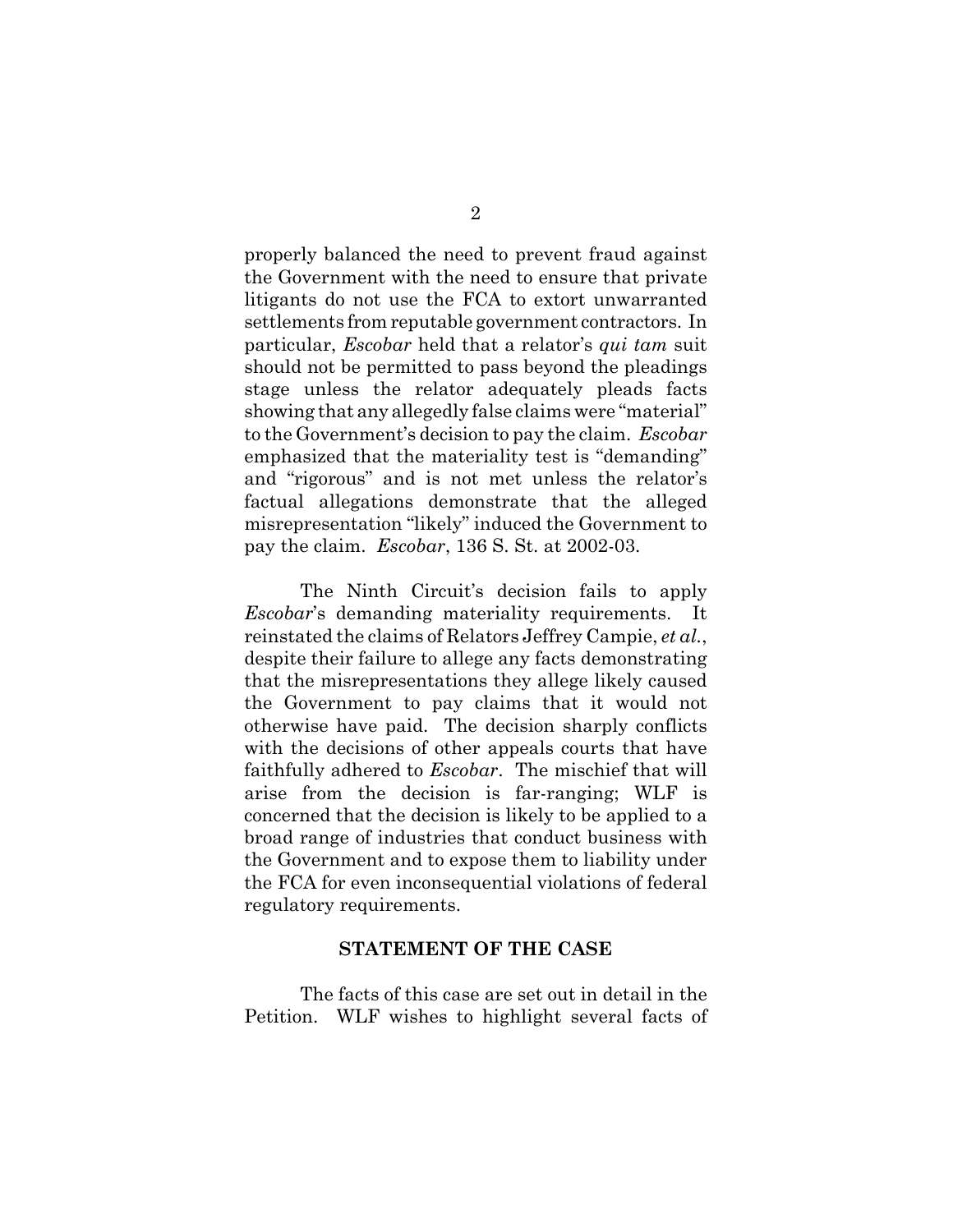particular relevance to the issues on which this brief focuses.

Gilead is the manufacturer of several highly effective anti-HIV drugs, including Atripla, Truvada, and Emtriva (collectively, "Atripla"). As the appeals court recognized, it is "undisputed" by the parties that "at all times relevant, the drugs at issue were FDAapproved" as safe and effective for their intended uses and that "the government continues to make direct payments and provide reimbursements for the sale of the three drugs." Pet. App. 28a. It is also undisputed that the various federal payment programs at issue state that the Government will reimburse the cost of prescription drugs administered to eligible patients if the Food and Drug Administration (FDA) has determined that the drugs are safe and effective for their intended uses and has approved an NDA (New Drug Application) or ANDA (Abbreviated New Drug Application) for the drugs. *Id.* at 50a-52a.<sup>2</sup>

Relators allege that after FDA granted NDAs for Gilead's three drugs, Gilead began procuring FTC (the active ingredient in all three drugs) from a supplier (Synthetics China) that had not been approved by FDA—and did not become an FDA-approved supplier until 2009 or 2010. Pet. App. 7a-8a. Moreover, they allege, FDA would not have approved Synthetics China

<sup>&</sup>lt;sup>2</sup> Gilead regularly receives payments (and/or causes others to receive reimbursement) under a wide variety of federal healthcare programs. The prerequisites for payment/reimbursement do not vary widely from program to program. *See, e.g.*, 42 U.S.C. § 1396r-8(a)(1) & 1396r-8(k)(2)(A)(i) (Medicaid reimbursement); 42 U.S.C. § 1395w-102(e) (Medicare reimbursement).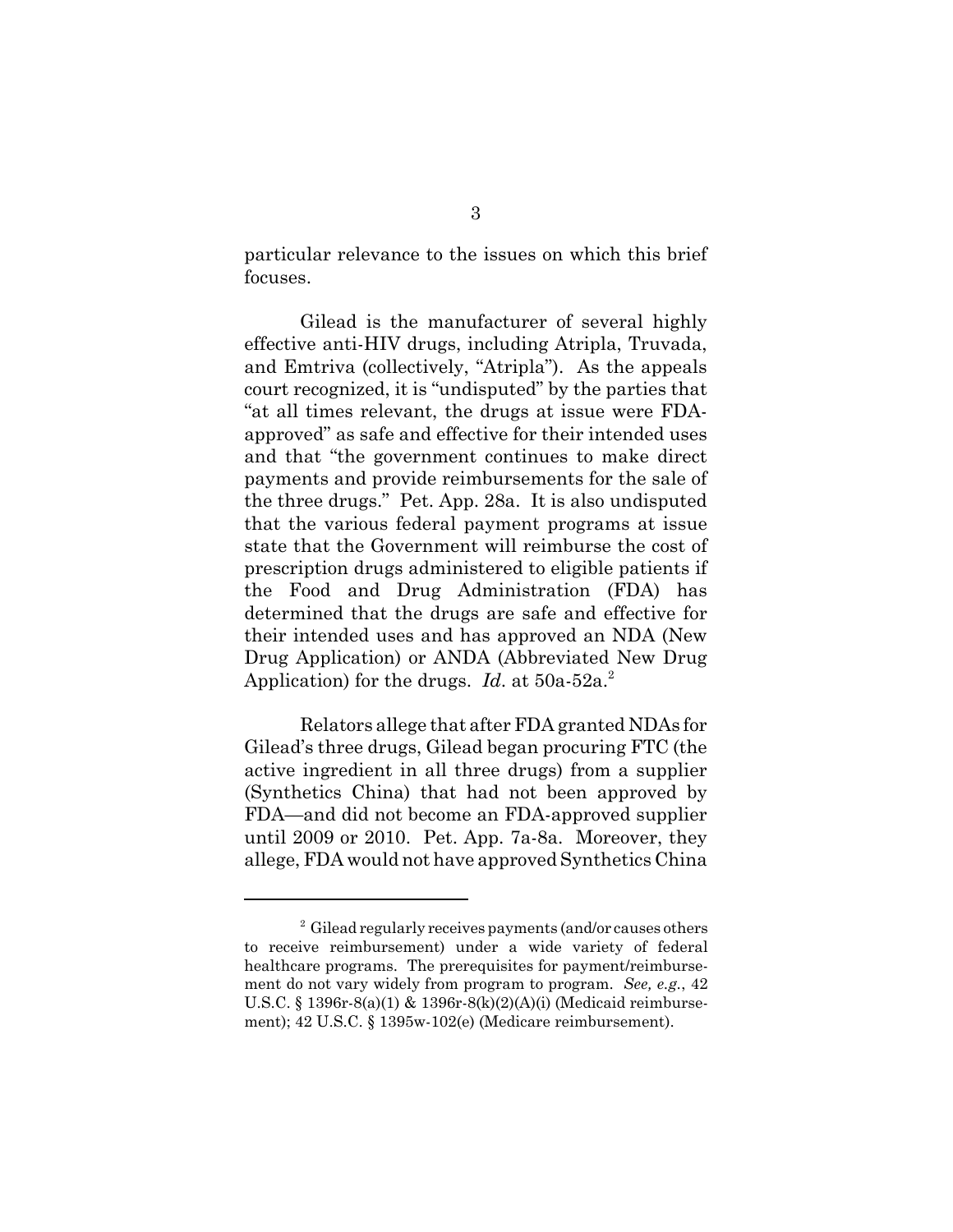but for Gilead's fraudulent concealment of test results indicating that FTC produced by Synthetics China contained excessive levels of contaminants. *Ibid.* They further allege that FTC contamination problems continued and led Gilead to discontinue using Synthetics China as a supplier in 2011—and that those contamination issues were related to two 2014 product recalls. *Id.* at 8a.

Relators allege that Gilead violated the FCA when it sought payment from the Government for Atripla containing FTC produced by Synthetics China, or caused others to seek reimbursement, and that those claims totaled many billions of dollars. They allege that the claims were false because Gilead falsely told the Government that it was supplying Atripla; according to Relators, the drugs actually supplied did not qualify as Atripla because they were produced in violation of FDA regulations and contained an active ingredient (FTC) of questionable pedigree. They allege that the false claims were "material" because the Government would not have paid the claims had it been aware of the violations. Relators do not allege, however, that Gilead made any *specific representations* about the drugs being supplied, other than that the drugs being supplied were, in fact, Atripla.

The district court dismissed the complaint with prejudice for failure to state a claim. Pet. App. 38a-71a. The court determined, among other findings, that Relators had failed to allege "implied false certification" because its submission of reimbursement claims merely implied (truthfully) that the drugs in question were approved by FDA as safe and effective for their intended uses. *Id.* at 48a-56a. It also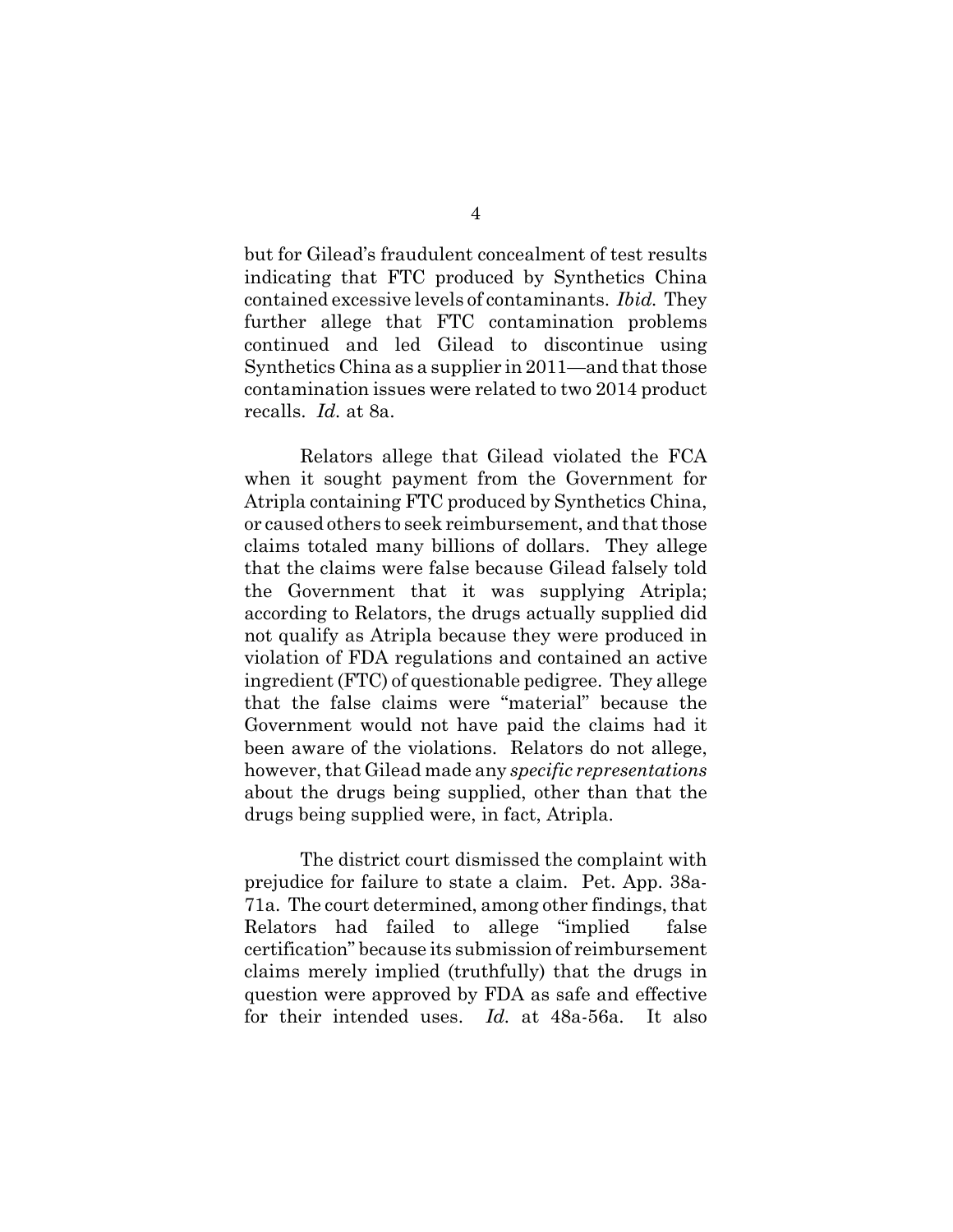determined that Relators had failed to allege "factually false certification" because they failed "to adequately plead *no* medical value at all." *Id.* at 5a. In light of those rulings, the district court did not address Gilead's arguments that Relators also failed to adequately plead facts showing that Gilead's allegedly false claims were material to the Government's decision to make payments.

The Ninth Circuit reversed. Pet. App. 1a-37a. It concluded that Relators adequately pleaded not only falsity but also that the falsehoods were material to the Government's decision to pay the claims. *Id.* at 27a-32a. It did so despite recognizing that Relators "face an uphill battle" in establishing materiality in light of their acknowledgment that "the drugs at issue were FDA-approved and that the government continues to make direct payments and provide reimbursements for the sale of the three drugs." *Id.* at 28a.

In rejecting Gilead's no-materiality argument, the appeals court stated that it would be a "mistake" to "read too much" into FDA's continued regulatory approval of the three drugs and the Government's continued payments for them—even though the Government was aware of Relators' FCA claims and Gilead's use of Synthetics China as a supplier. Pet. App. 31a. The court explained:

> First, to do so would allow Gilead to use the allegedly fraudulently-obtained FDA approval as a shield against liability for fraud. Second, as argued by Gilead itself, there are many reasons the FDA may choose to withdraw a drug approval,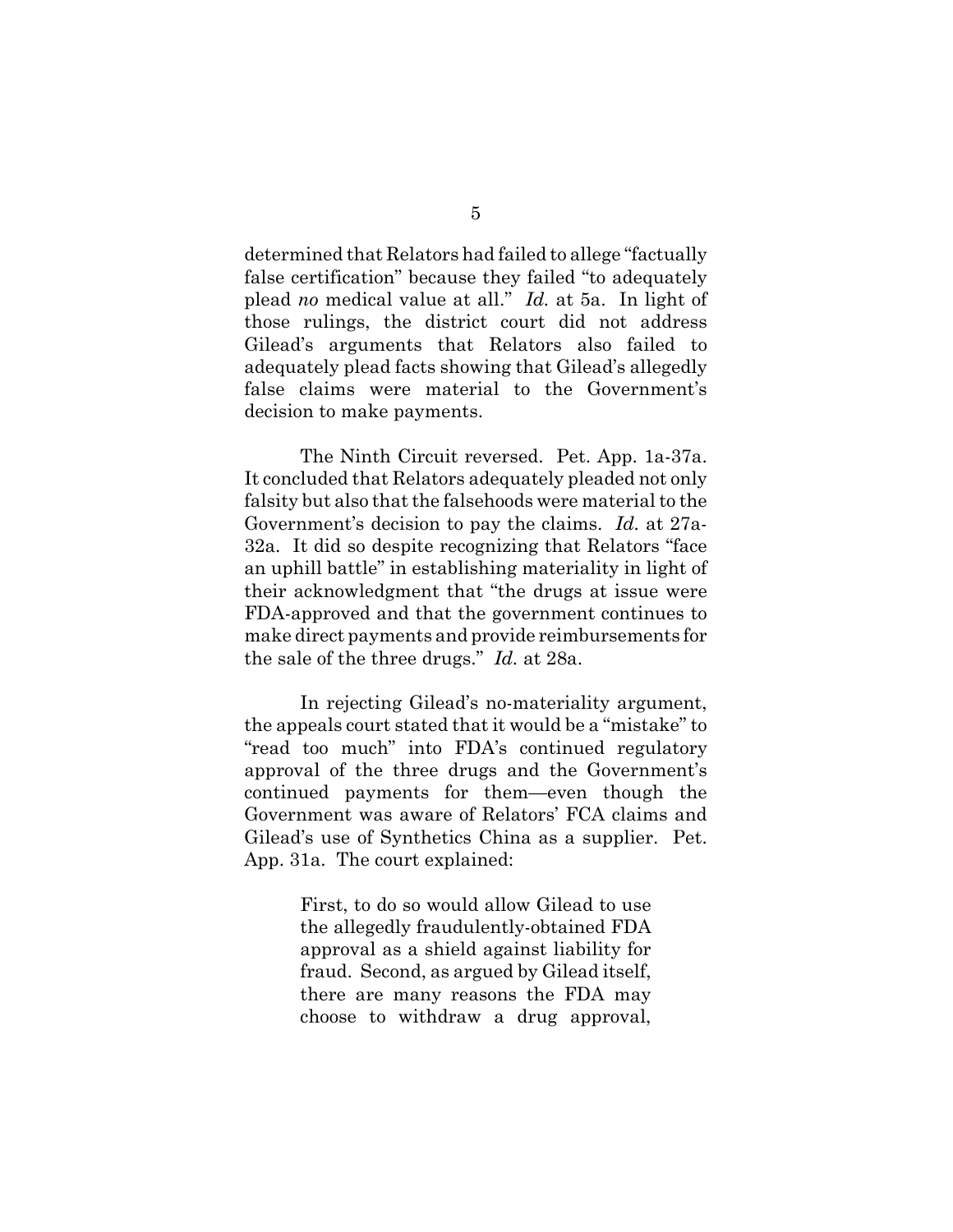unrelated to the concern that the government paid out billions of dollars for nonconforming and adulterated drugs. Third, ... Gilead ultimately stopped using FTC from Synthetics China. Once the unapproved and contaminated drugs were no longer being used, the government's decision to keep paying for compliant drugs does not have the same significance as if the government continued to pay despite continued noncompliance.

*Ibid.*

The appeals court concluded that "[t]he issues raised by the parties are matters of proof, not legal grounds to dismiss relators' complaint." *Id.* at 32a. While acknowledging that materiality could not be established if "the government regularly pays this particular type of claim in full despite actual knowledge that certain requirements were violated," the court stated that "such evidence is not before us." *Ibid.*

#### **SUMMARY OF ARGUMENT**

The Petition raises issues of exceptional importance. In the past two years, numerous federal appeals courts have to sought apply *Escobar*'s requirements for pleading materiality, with widely conflicting results. As the Petition demonstrates, review is warranted to resolve the sharp conflict between the decision below and the decisions of numerous other appeals courts—particularly the First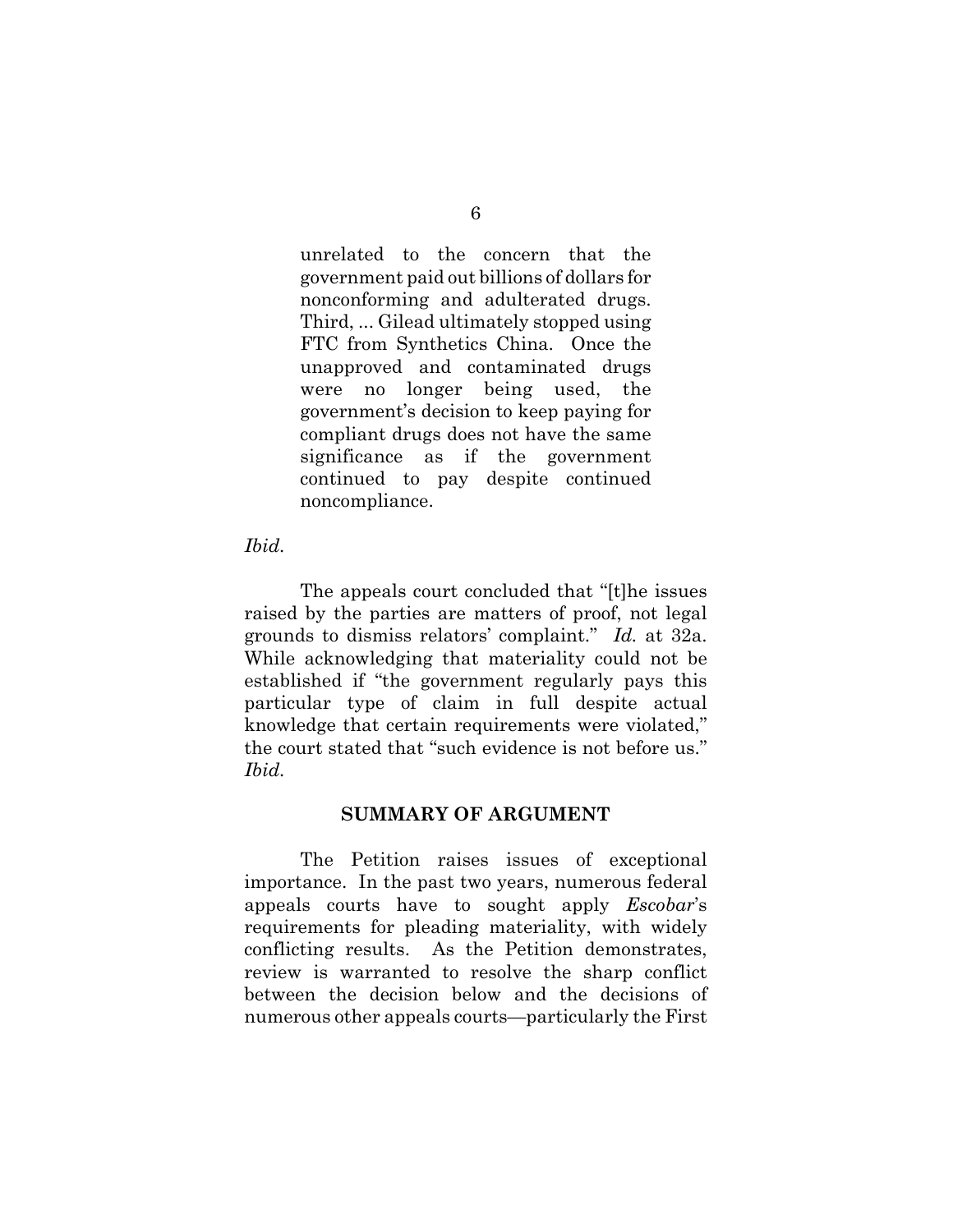and Third Circuits—regarding materiality requirements for FCA claims asserted against drug or medical device companies.

Review is also warranted because the Ninth Circuit's holding that Relators have adequately alleged materiality is directly at odds with the "rigorous" and "demanding" materiality requirements established by this Court in *Escobar*. Relators have alleged no facts indicating that the federal government deems the alleged regulatory violations at issue here sufficiently serious that, when it becomes aware that a company has engaged in such practices, it routinely refuses to pay claims submitted by the company and/or seeks to recoup payments previously made. Indeed, Relators concede that the Government has not sought to revoke its approval of Gilead's New Drug Applications (NDAs) for the drugs in question and continues to pay billions of dollars for those drugs. Nor has the Department of Justice (DOJ) sought to intervene in this action in support of Relators. *Escobar* termed that state of affairs as "very strong evidence" that the alleged violations are not sufficiently material to support an FCA claim. *Escobar*, 136 S. Ct. at 2003.

The Ninth Circuit concluded that it was premature to evaluate materiality at the pleadings stage, stating that Gilead's challenges to materiality were "matters of proof, not legal grounds to dismiss relators' complaint." Pet. App. 32a. That statement directly contradicts *Escobar*'s conclusion that the "rigorous" materiality standard is not "too fact intensive for courts to dismiss False Claims Act cases on a motion to dismiss" and that dismissal is warranted unless relators "plead[ ] facts to support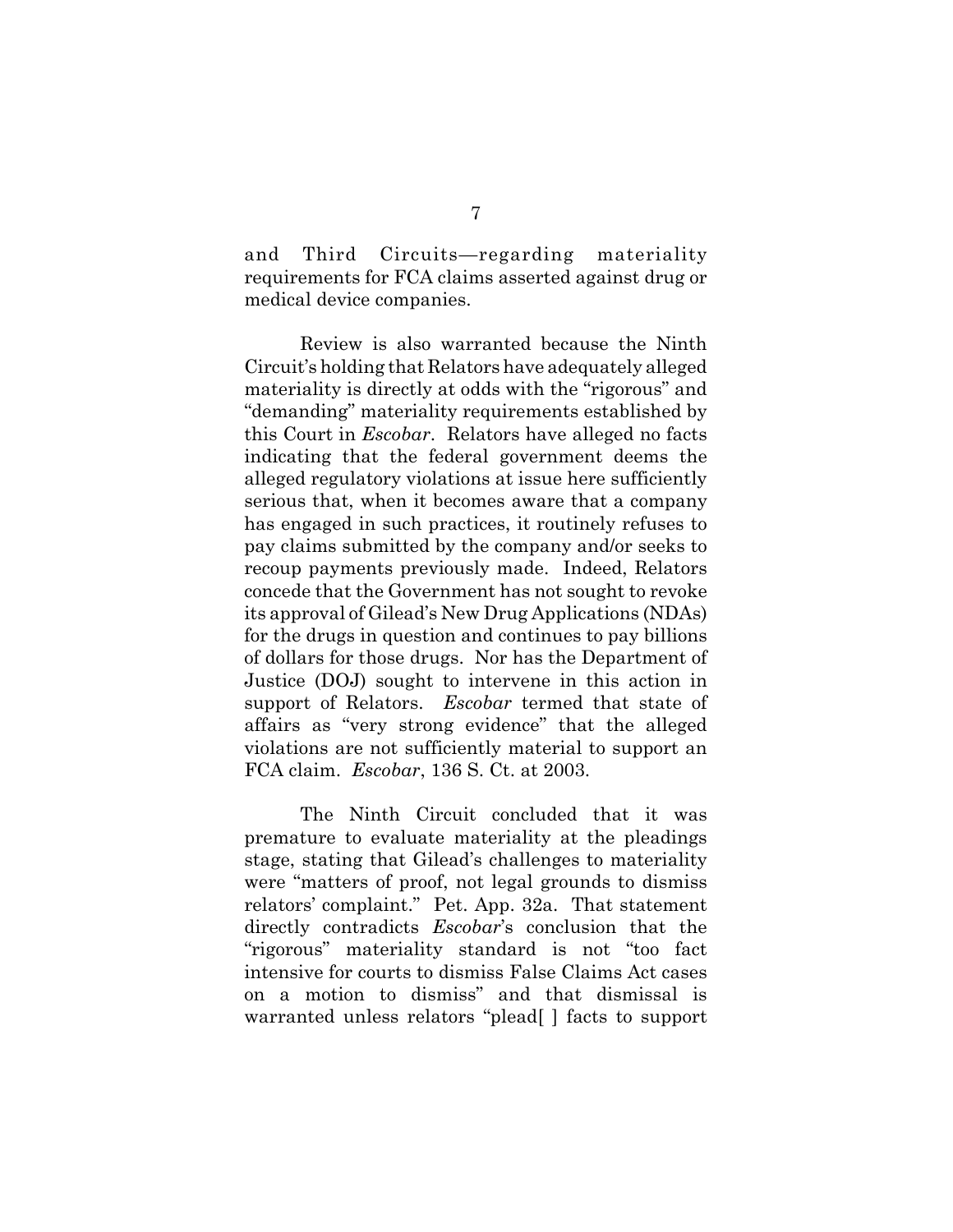allegations of materiality" with "plausibility and particularity under Federal Rules of Civil Procedure 8 and 9(b)." *Escobar*, 136 S. Ct. at 2004 n.6.

Relators have not pleaded facts sufficient to overcome the presumption of non-materiality created by the Government's response to their allegations —its failure to revoke Gilead's NDAs, its decision to continue to pay billions of dollars for the drugs in question, and its decision not to seek the return of the billions of dollars previously paid. The fact that Gilead ultimately stopped using Synthetics China as a supplier cannot plausibly explain the Government's decision to continue payments. The Government became aware no later than 2009 that Gilead was using FTC supplied by Synthetics China, yet it continued to pay Gilead's invoices for the many years thereafter that Gilead continued to use Synthetics China as a supplier.

Nor are allegations that a drug company defrauded FDA sufficient to overcome the presumption. Relators allege that, following approval of the NDAs, Gilead needed to obtain FDA approval of a PAS (prior approval supplemental) before it began using a new supplier for its FTC (*i.e.*, Synthetics China). They further allege that Gilead obtained approval of a PAS by providing fraudulent data to FDA. But those allegations do not explain why, if FDA considered those allegations material, it did not revoke either the NDAs or the PAS after learning about those allegations. It would be highly unusual for a government agency, after learning that a regulated company that receives billions of dollars from the Government every year has obtained regulatory approvals through fraudulent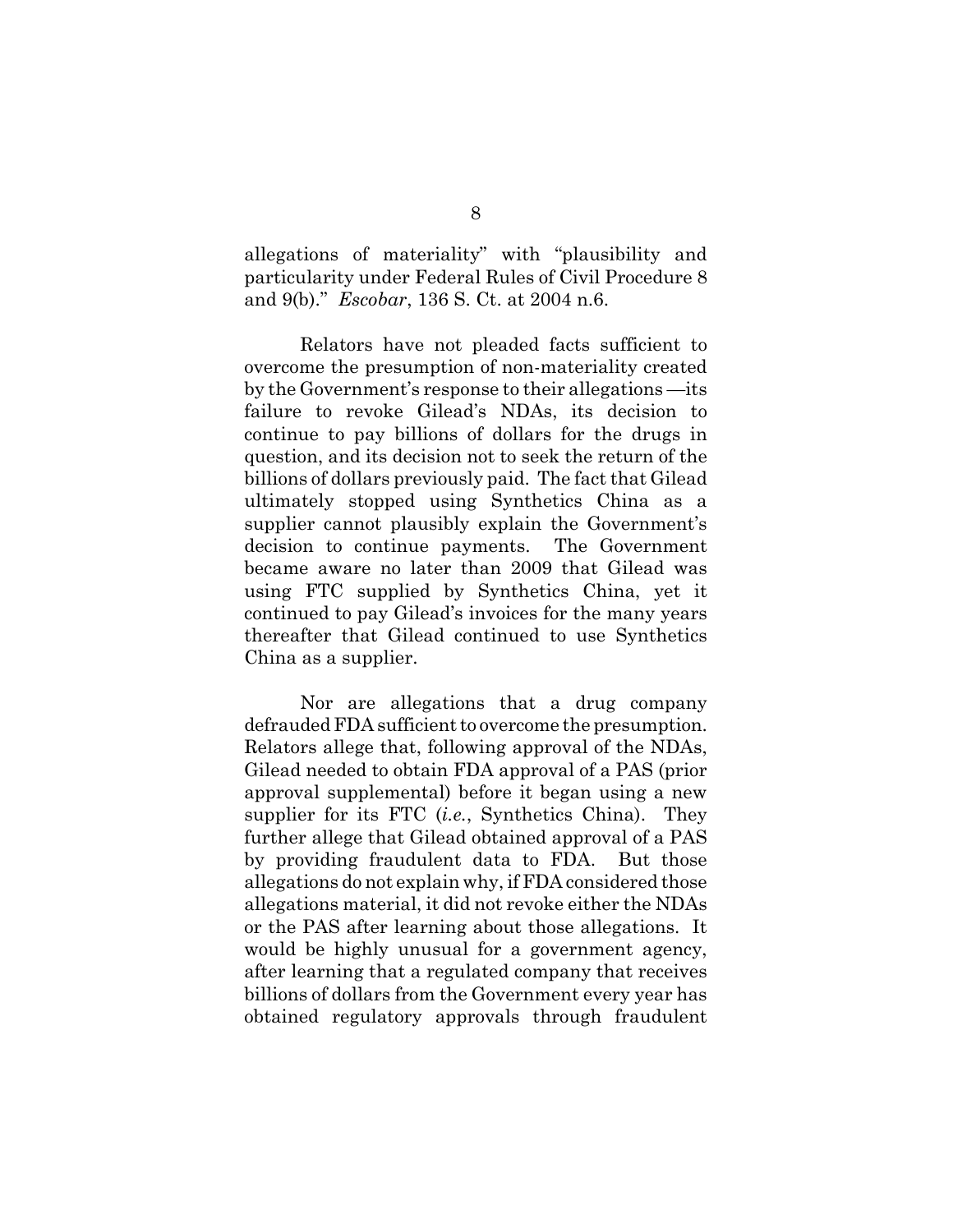means, not to take significant disciplinary action against the company if it deemed the alleged fraudulent misconduct to be material. Moreover, this Court has strongly cautioned against permitting litigants to second-guess federal agency decisionmaking based on fraud-on-the-agency allegations. *Buckman Co. v. Plaintiffs' Legal Comm.*, 531 U.S. 341 (2001). Recognizing such claims creates a serious danger that federal regulatory officials will be haled into court to explain what they knew and why they acted as they did—thereby interfering with their ability to carry out their job functions.

#### **REASONS FOR GRANTING THE PETITION**

In its landmark *Escobar* decision, the Court stressed that the FCA's "rigorous" materiality requirement should be "strict[ly] enforce[d]" at the pleadings stage, as a means of ensuring that government contractors are not subject to "open-ended liability" for alleged violations of one or more of the "thousands of complex statutory and regulatory provisions" to which they are subject. *Escobar*, 136 S. Ct. at 2002.

The Petition ably demonstrates that review is warranted to resolve the conflict among the federal appeals court decisions that have sought to apply *Escobar*'s materiality standard. WLF writes separately to urge that review is also warranted because the decision below directly and sharply conflicts with *Escobar* itself.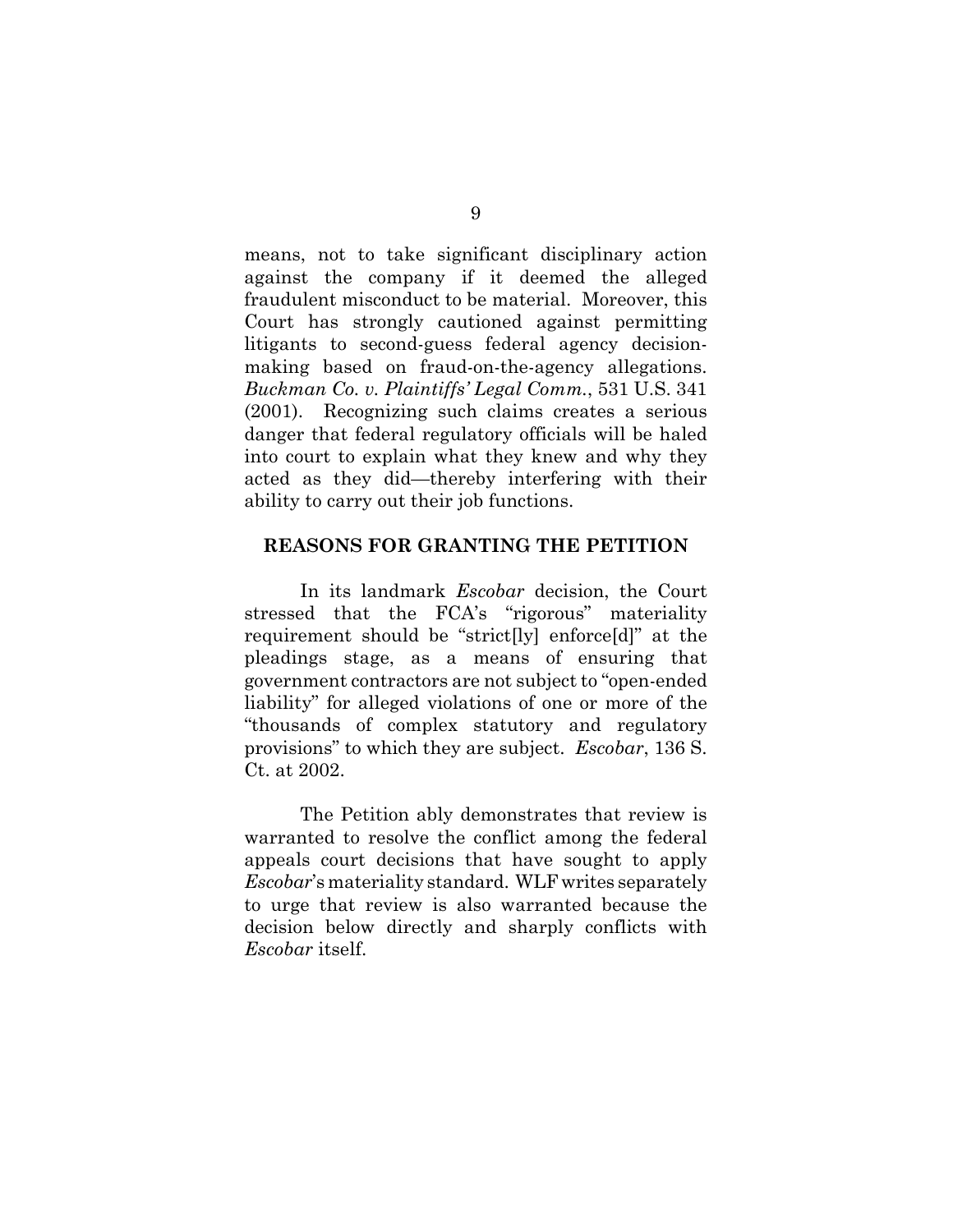## **I. THE DECISION BELOW CONFLICTS SHARPLY WITH** *ESCOBAR***'S EXPLICATION OF THE FCA'S MATERIALITY REQUIREMENT**

Relators contend that Gilead defrauded the Government of many billions of dollars it paid for medications in the increasingly successful fight against AIDS. The Government has been aware of those allegations since at least 2010, when Relators filed their FCA claims under seal. Given the magnitude of the alleged fraud, one would reasonably expect the Government—had it deemed the regulatory infractions alleged by Relators to be "material"—to have taken decisive action against Gilead. Decisive actions likely would have included ceasing the multi-billion-dollar annual payments to Gilead for the drugs, seeking to recoup some or all of the fraudulently obtained funds, and revoking approval for continued distribution of drugs by a company that obtained FDA approval through fraudulent means.

Yet, the Second Amended Complaint alleges no such government actions. Nor does it include any factual allegations that "the Government consistently refuses to pay claims in the mine run of cases based on noncompliance with the particular statutory, regulatory, or contractual requirement" that the FCA defendant is alleged to have violated. *Escobar*, 136 S. Ct. at 2003. The Ninth Circuit nonetheless reinstated Relator's complaint, ruling that the alleged deficiencies in the complaint "are matters of proof" and not subject to resolution at the pleadings stage.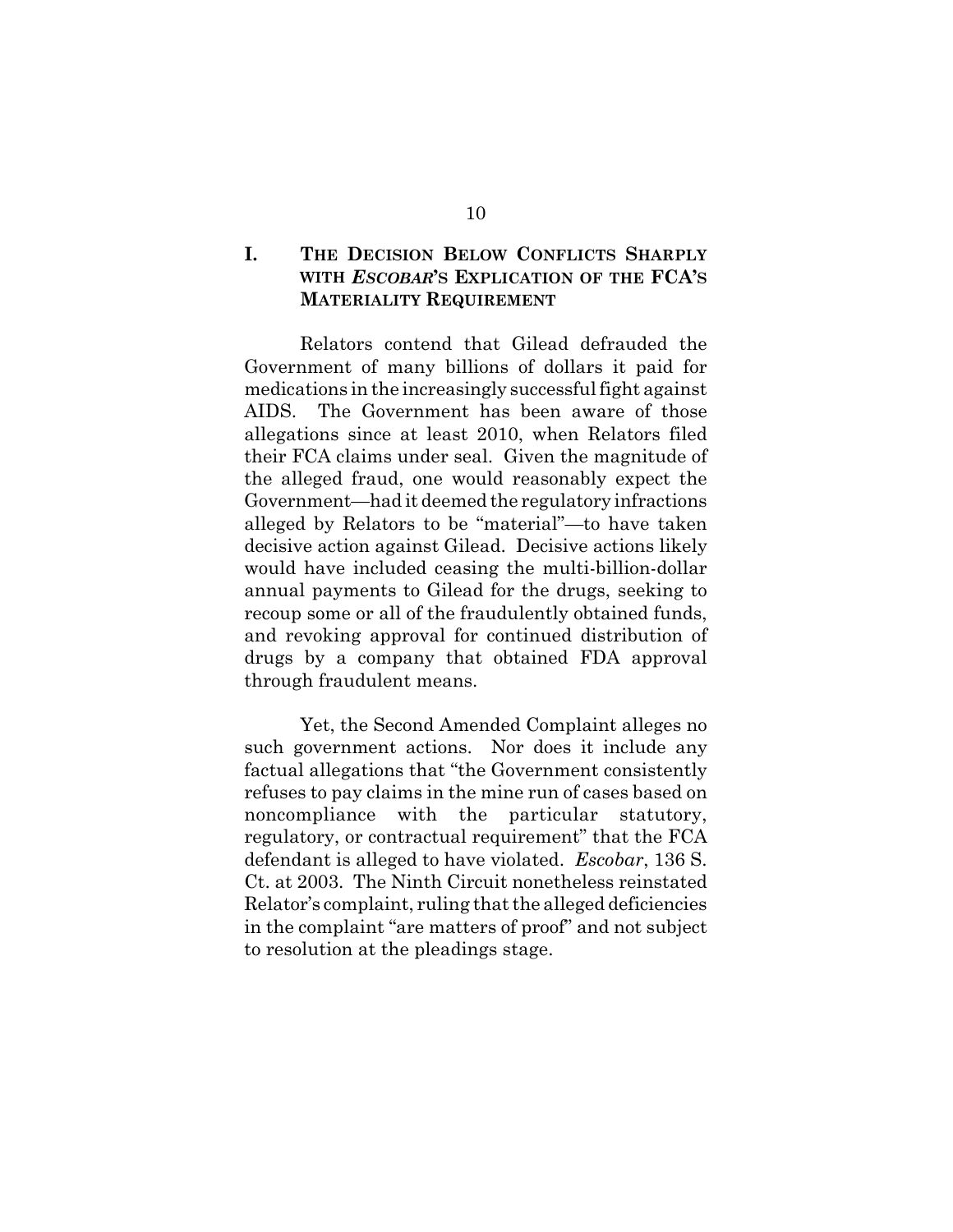## **A.** *Escobar* **Clarified That Payment of Claims Despite Government Knowledge of Regulatory Violations Is "Very Strong Evidence" that the Violation is Not Material**

The FCA imposes significant penalties on those who defraud the Government. Those liable to the Government under the FCA include anyone who "knowingly presents, or causes to be presented, a false or fraudulent claim for payment or approval." 31 U.S.C. § 3729(a)(1)(A). To establish liability, an FCA claimant must demonstrate: (1) falsity; (2) scienter; (3) materiality; and (4) payment by the Government. Pet. App. 13a.

*Escobar* involved allegedly false claims submitted by a health-care provider. The Court described at length the FCA's "rigorous" requirement for pleading materiality, and then vacated and remanded because the appeals court had imposed an insufficiently rigorous materiality standard. 136 S. Ct. at 2002-04. The Court explained that the materiality requirement is derived from the FCA itself as well as from the common law. The Court stated, "Under any understanding of the concept, materiality looks to the effect on the likely or actual behavior of the recipient of the alleged misrepresentation." *Id.* at 2002 (citation omitted). When a claimant cannot allege facts demonstrating that the Government likely would not have paid a claim but for the fraud, *Escobar* stated that the pleadings cannot withstand a motion to dismiss. *Id.* at 2002-03. In particular, the Court stated:

[I]f the Government pays a particular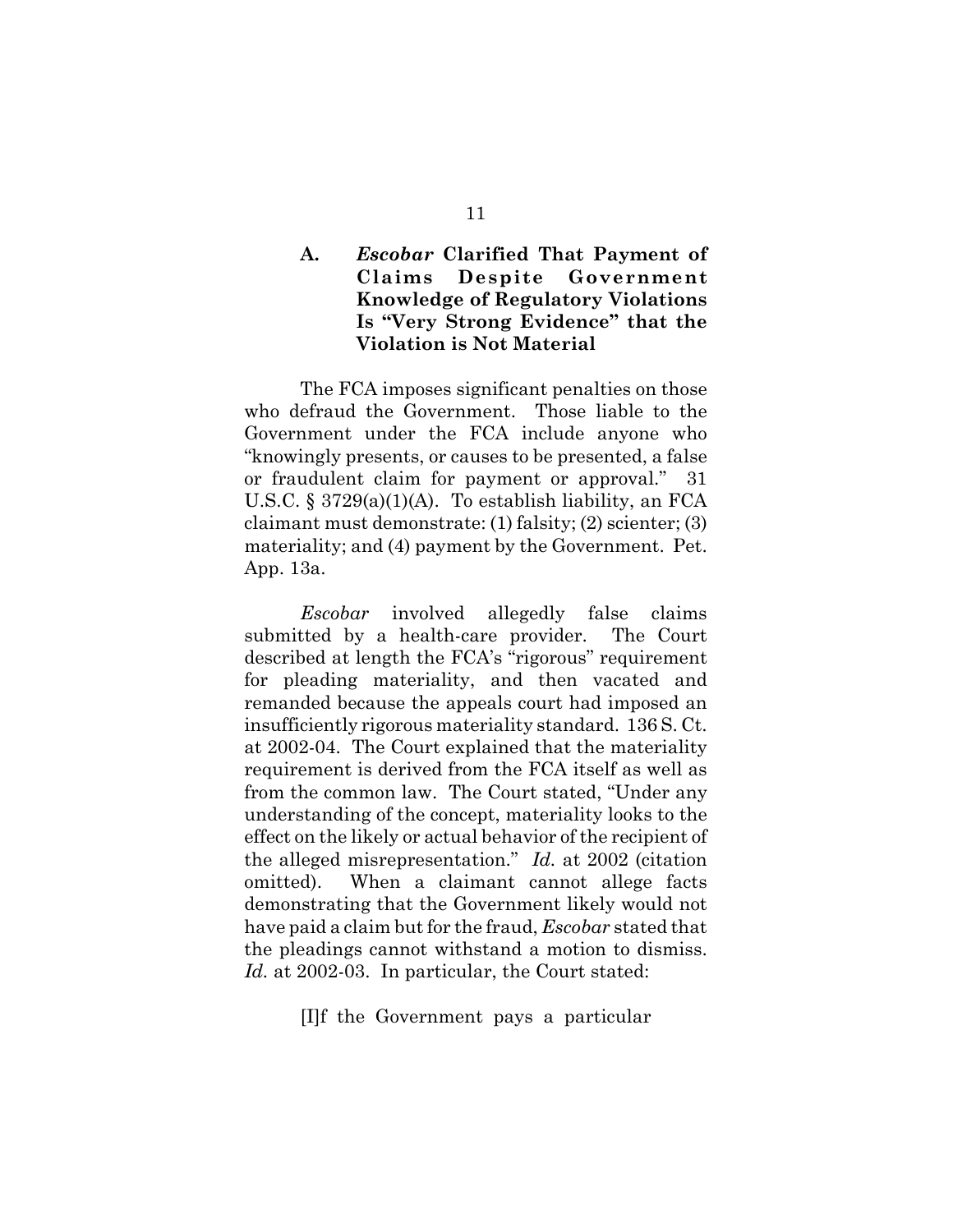claim in full despite its actual knowledge that certain requirements were violated, that is *very strong evidence* that those requirements are not material.

*Id.* at 2003 (emphasis added). Moreover, the Court emphasized that FCA cases are not too "fact intensive" to render them subject to dismissal on a Rule 12(b)(6) motion to dismiss. *Id.* at 2004 n.6. It stated that an FCA complaint is subject to dismissal on the pleadings for failure to meet this rigorous materiality standard if the plaintiffs fail to "plead their claims with plausibility and particularity" and to plead "facts to support materiality." *Ibid*.

> **B. The Decision Below Conflicts with** *Escobar* **by Discounting the Government's Response to the Alleged Fraud and Classifying No-Materiality Arguments as "Matters of Proof"**

The Ninth Circuit gave no more than lip service to *Escobar*'s materiality standard. The court acknowledged that the Government became aware of Relators' allegations no later than 2010 (when they filed their FCA complaint) yet continued to pay billions of dollars of claims submitted by Gilead and took no action to revoke Gilead's NDAs. But in sharp contrast to *Escobar*, which held that Government action of that nature is "very strong evidence" that the regulatory requirements allegedly violated by the claimant "are not material to the payment decision," 136 S. Ct. at 2003, the appeals court expressly declined to attach significant weight to continued Government payments.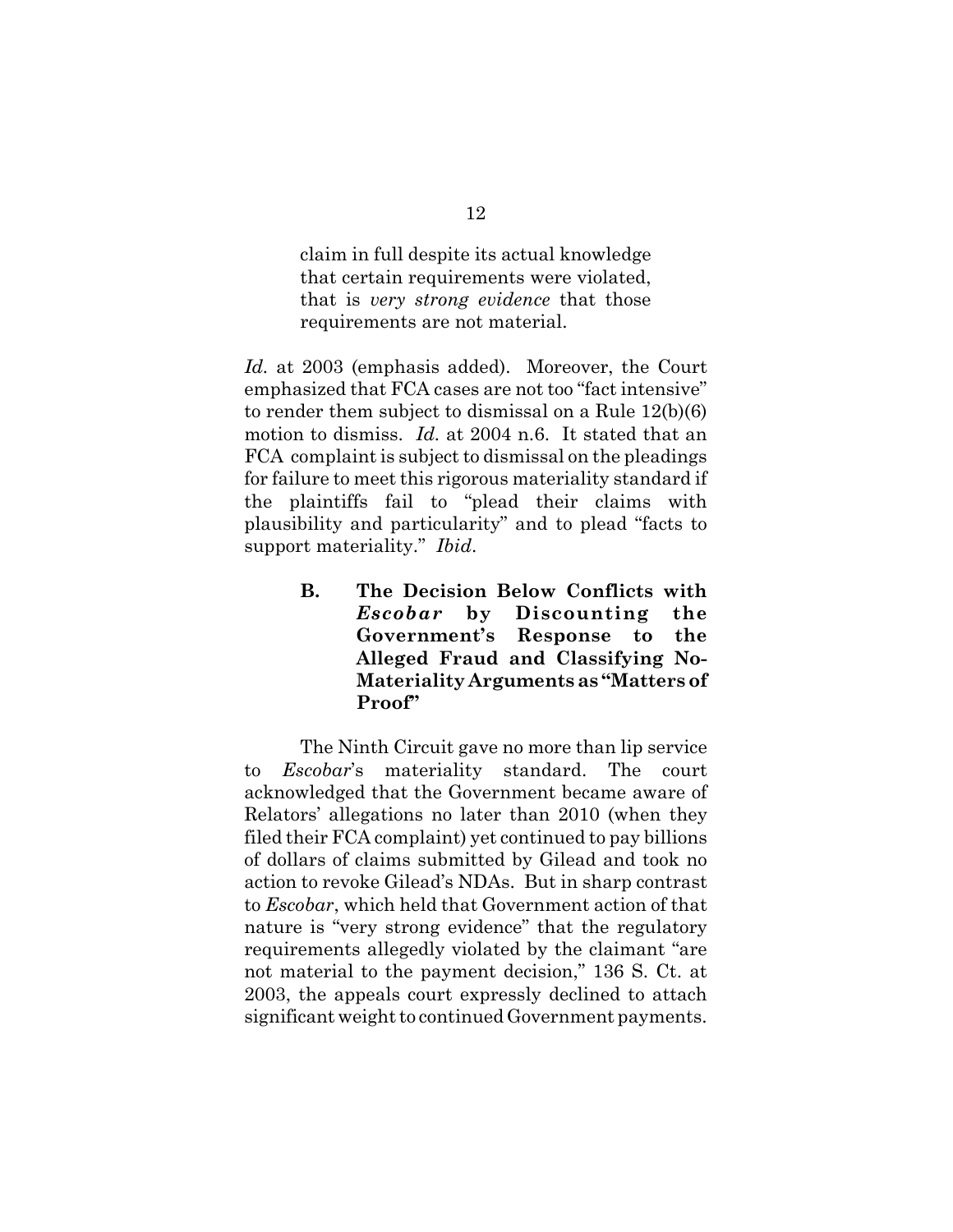Pet. App. 31a.

The decision below also sharply conflicts with *Escobar* by ruling that a defendant's no-materiality arguments "are matters of proof" and thus are not appropriate for consideration in connection with a motion to dismiss on the pleadings. *Id.* at 32a. The appeals court held that an FCA relator's complaint sufficiently pleads materiality so long as he alleges "more than the mere possibility that the government *would be entitled to refuse payment* if it were aware of the violations." *Ibid* (emphasis added). In contrast, *Escobar* imposed a burden on FCA plaintiffs to plead "facts to support allegations of materiality," 136 S. Ct. at 2004 n.6, and explicitly *rejected* assertions that it is "sufficient for a finding of materiality that the Government would have the option to decline to pay if it knew of the defendant's noncompliance." *Id.* at 2003. *Escobar* made clear that when, as here, it is uncontested that the Government opted to continue making payment despite awareness of the alleged noncompliance, dismissal of the complaint is warranted unless the Relator pleads facts sufficient to overcome this "very strong evidence" that the noncompliance is not material. *Ibid.*

The Ninth Circuit listed several reasons why it thought that the record in this case (a record demonstrating continued Government payments and product-approval despite awareness of noncompliance claims) was less probative of non-materiality than it might be in other cases. Pet. App. 31a. The court recognized, however, that that record tended to undercut Relators' claims. *Id.* at 30a (stating that due to the record of continued Government payments and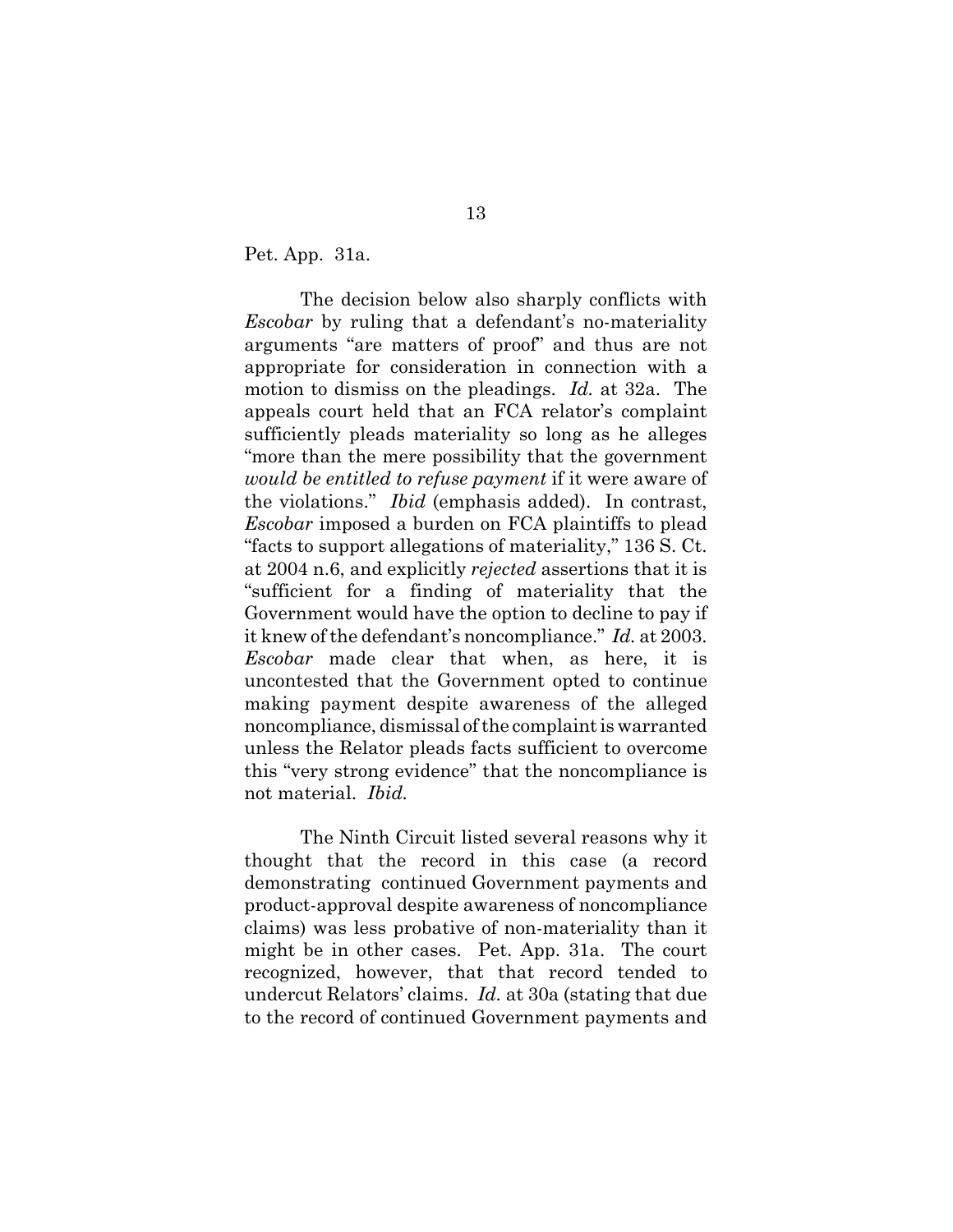product-approval, Relators "face an uphill battle in alleging materiality sufficient to maintain their claims"). Yet the court nonetheless reinstated Relators' claims despite that recognition and despite citing *no* factual allegations in the complaint that would overcome the normal non-materiality inferences that (according to *Escobar*) arise from a record of continued Government payments.<sup>3</sup> The court simply concluded that Gilead's no-materiality arguments "are matters of proof, not legal grounds to dismiss relators' complaint." *Id.* at 32a. That conclusion cannot be squared with *Escobar*'s holding that an FCA plaintiff bears the burden of "pleading facts to support allegations of materiality," 136 S. Ct. at 2004 n.6, including facts demonstrating that it is "likely" that the Government would have refused payment had it been aware of Gilead's regulatory violations at the time of payment.

Moreover, the three reasons proffered by the Ninth Circuit for discounting the continued-payment and continued-approval evidence are insubstantial. First, the court said that "reading too much into the FDA's continued approval ... would allow Gilead to use the allegedly fraudulently obtained FDA approval as a shield against liability for fraud." Pet. App. 31a. But it is uncontested that the Government was aware of Relators' fraud-on-the-FDA allegations by 2010 (when Relators filed their complaint) and fully investigated

<sup>&</sup>lt;sup>3</sup> Such allegations might consist, for example, of factual claims that the Government, although continuing to make payments despite its awareness of noncompliance, imposed a large fine on the FCA defendant or initiated proceedings to debar the defendant (or its executives) from continued participation in federal health care programs. *See* 42 U.S.C. § 1320a-7(a).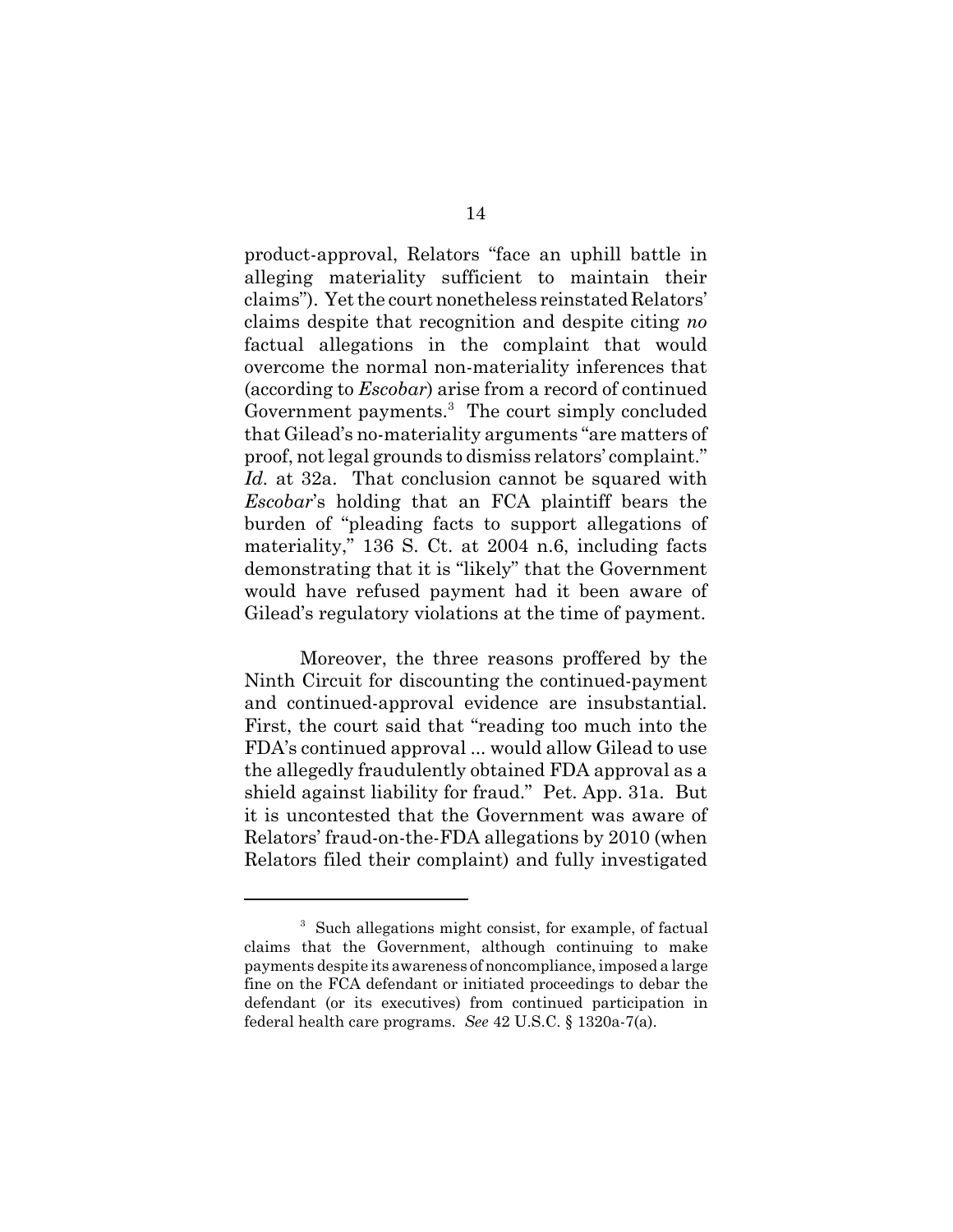those allegations—yet took no action against Gilead. Gilead is not using the continued-payment and continued-approval evidence as a "shield against liability for fraud"; it is simply using that evidence as a basis for drawing the inference mandated by *Escobar*: any false claims were not "material."

Second, the appeals court observed that "there are many reasons the FDA may choose not to withdraw a drug approval, unrelated to the concern that the government paid out billions of dollars for nonconforming drugs." *Ibid*. But that observation cuts strongly in *Gilead's* favor. When the Government determines that quality-assurance concerns regarding a drug's manufacturing process are insufficient grounds to stop payments, withdraw marketing authority, or undertake some other significant regulatory response, *Escobar* holds that that is "very strong evidence" that the quality-assurance concerns are not material. 136 U.S. at 2003.

Third, noting that "Gilead ultimately stopped using FTC from Synthetics China," the appeals court stated, "Once the unapproved and contaminated drugs were no longer being used, the government's decision to keep paying for compliant drugs does not have the same significance as if the government continued to pay despite continued noncompliance." Pet. App. 31a. That statement is based on a factually incorrect premise: Gilead continued selling Atripla containing FTC supplied by Synthetics China for many years after the Government became aware that Synthetics China was a major supplier and many years after it became aware of Relators' false-claims allegations. Thus, even under the Ninth Circuit's analysis, the Government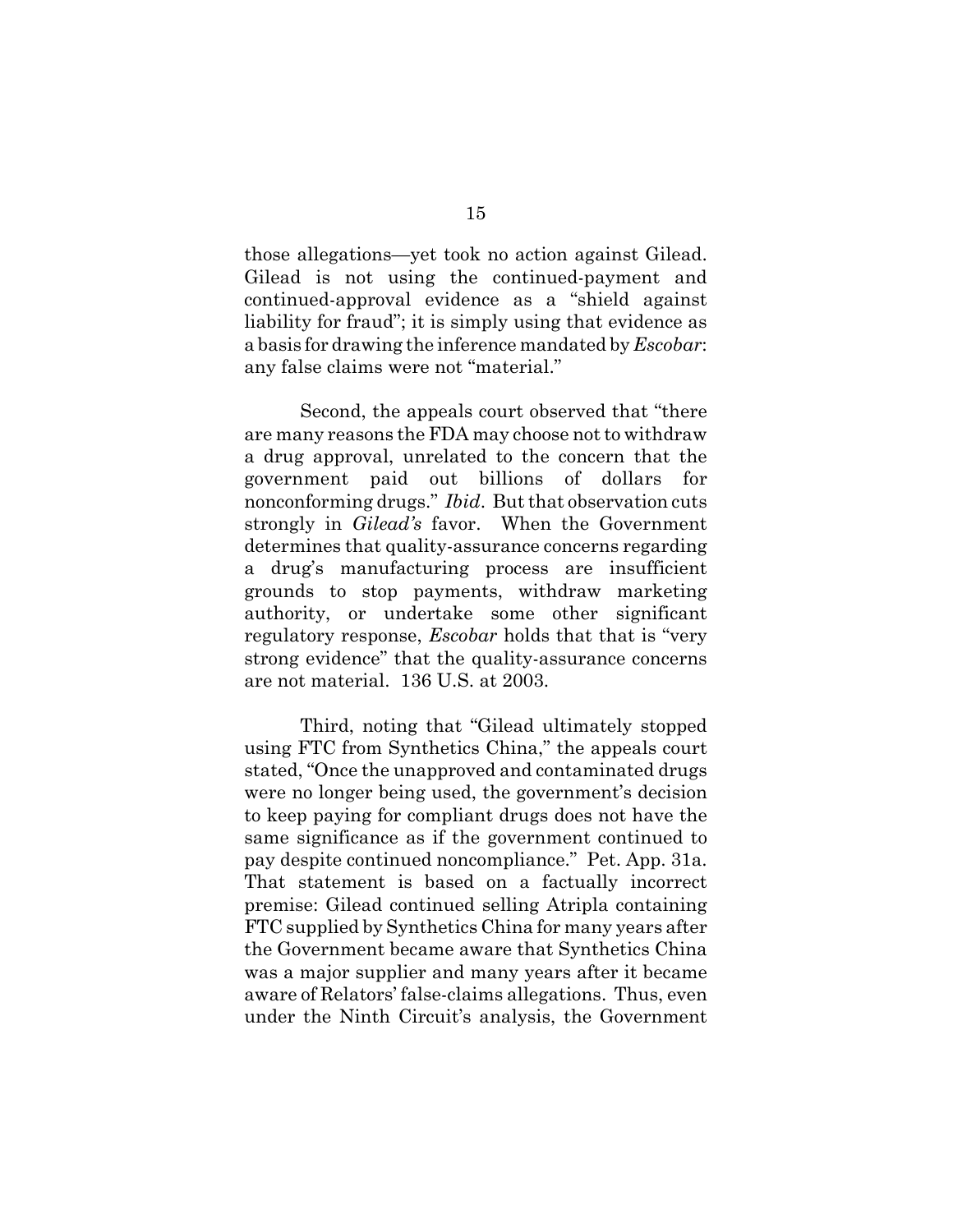had every incentive to take action against Gilead if it believed that the products being supplied by Gilead were *materially* deficient.

More importantly, the court's statements regarding the "significance" of continued payment and continued product-approval conflict with *Escobar* and defy common sense. Relators allege that a major government contractor has intentionally deceived the Government, with the result that the Government purchased billions of dollars worth of substandard products that the Government never would have purchased had it known the true facts. If those materiality allegations were deemed accurate by the Government, it is not plausible that if a contractor then said, "We have mended our ways and promise that all future products shipments will be up to snuff," the Government would merely respond, "Never mind your past transgressions. We will take no remedial actions and will continue to pay you billions of dollars every year." Instead, any competent government administrator who believed that the allegations against Gilead were truthful and material would have had serious reservations about continuing to purchase massive amounts of anti-HIV drugs from Gilead, without regard to whom Gilead planned to use as its future FTC suppliers. That the Government continues to purchase billions of dollars worth of the three drugs each year is thus strong evidence that the Government does not deem Gilead's alleged false claims to have been material.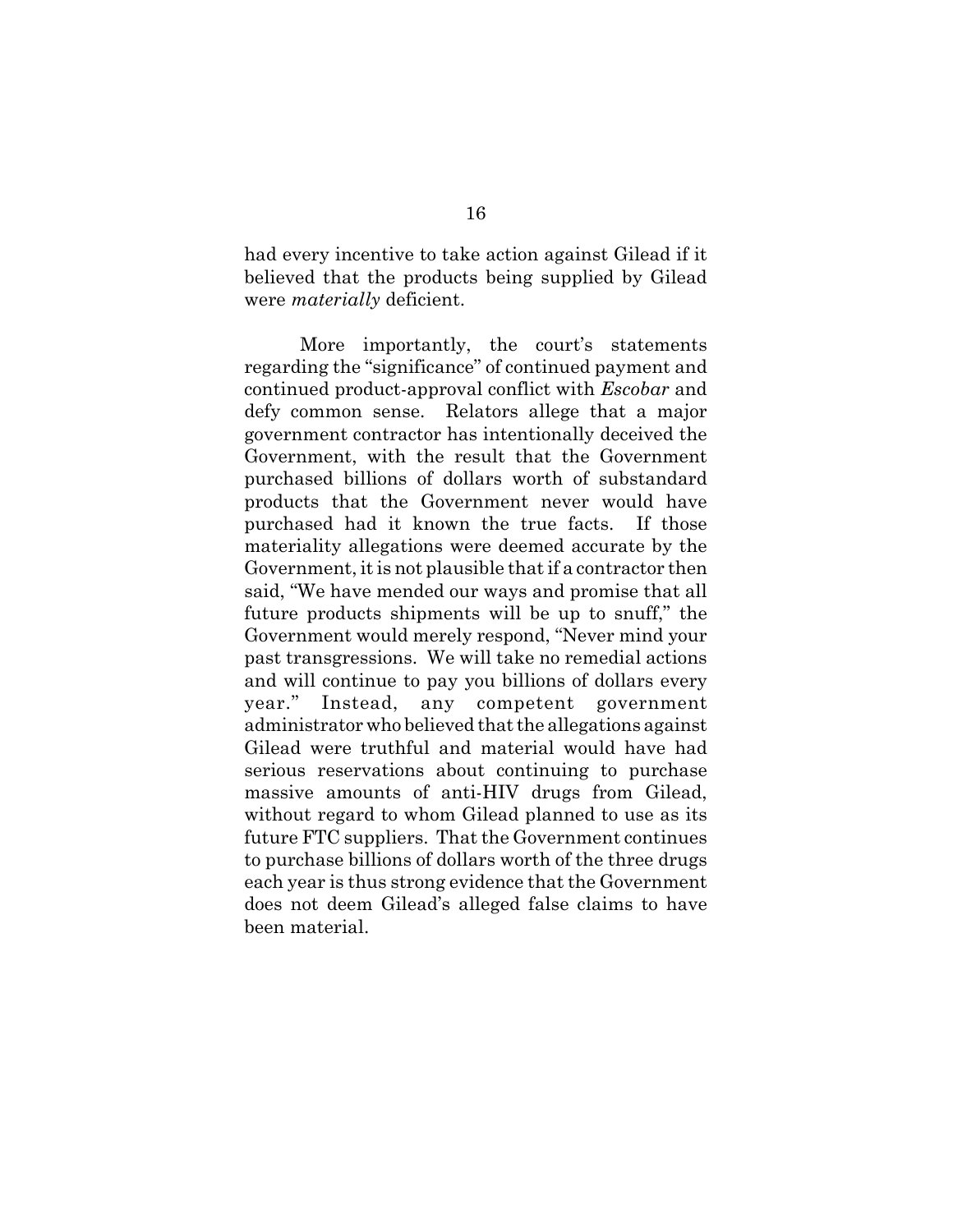## **C.. The Decision Below Conflicts with** *Escobar***'s Definition of an "Implied False Certification" Claim**

Much of the *Escobar* decision focused on defining FCA falsity; in particular, it addressed the circumstances under which requests for payment submitted to the Government should be deemed false certifications of compliance with statutory, regulatory, or contractual requirements. *Escobar* held that such submissions can be actionable under the FCA if they impliedly (even though not expressly) certify compliance. 136 S. Ct. at 1999-2002. Review is also warranted because the appeals court's faulty materiality analysis was colored by its misunderstanding of *Escobar*'s holding regarding what constitutes an implied false certification.

*Escobar* held that implied certification theory can be a basis for FCA liability where two conditions are satisfied:

> [F]irst, the claim does not merely request payment, but also makes specific representations about the goods or services provided; and second, the defendant's failure to disclose noncompliance with material statutory, regulatory, or contractual requirements makes those representations misleading half-truths.

136 S. Ct. at 2001.

The Ninth Circuit's conclusion that "Relators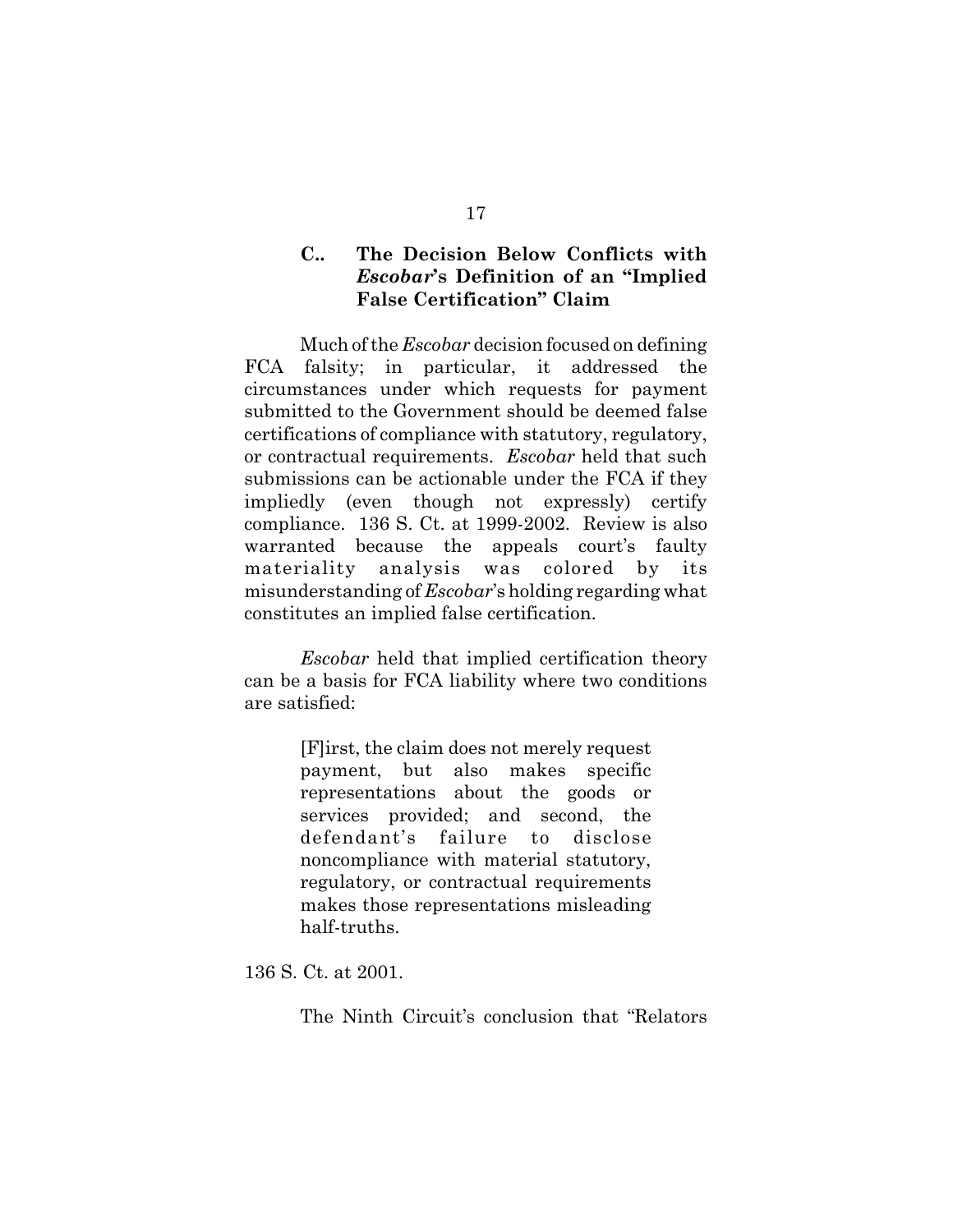have adequately satisfied the falsity requirement under a theory of implied false certification," Pet. App. 22a, cannot be squared with the above-quoted definition of an implied false certification. The appeals court pointed to no "specific representation[s]" included within Gilead's requests for payments for its three drugs—other than representations that the drugs being supplied really were Atripla, Truvada, or Emtriva. In the absence of any specific representations regarding compliance with statutory, regulatory, or contractual requirements, Gilead cannot be deemed to have uttered "half-truths" that were rendered misleading because unaccompanied by disclosure of noncompliances. The court asserted that references in Gilead's payment requests to the names of the drugs being supplied "fall squarely within the rule that halftruths ... can be actionable misrepresentations" if, as alleged by Relators, the drugs were not produced in compliance with FDA regulations yet the invoices failed to disclose the noncompliances. *Id*. at 22a-26a. That assertion conflicts with *Escobar*'s definition of an implied false certification, as well as this Court's statement that the FCA is not "a vehicle for punishing garden-variety breaches of contract or regulatory violations." *Escobar*, 136 S. Ct. at 2003.

Relators' allegations regarding the content of Gilead's payment requests can only plausibly establish falsity under a "factually false certification" theory, not under an "implied false certification" theory. An FCA plaintiff claiming "factually false certification" alleges that the government contractor provides a product that is not the one he claims to have supplied. In the context of Civil War frauds, that was the contractor who claimed that his shipment contained guns but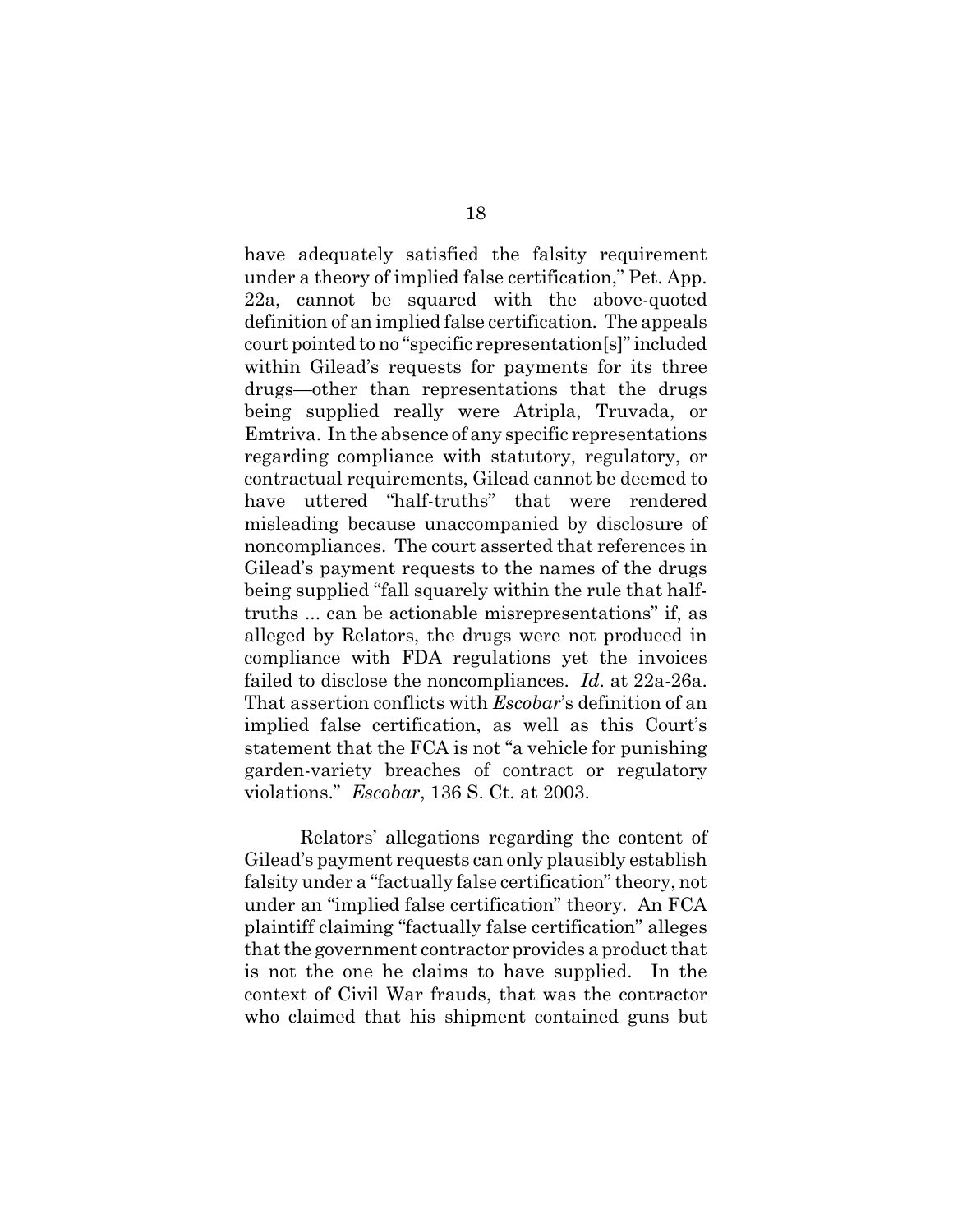instead contained straw, or contained guns that could not shoot. In the context of prescription drugs, a "factually false certification" claim asserts that the drug supplied was meaningfully different from the drug approved for marketing by FDA.

It is questionable whether Relators have adequately alleged facts demonstrating that the drugs supplied by Gilead were (because of alleged regulatory violations) meaningfully different from the drugs described in the three NDAs approved by FDA. But even if Relators have adequately alleged falsity under a "factually false certification" theory, the Ninth Circuit's ruling that Relators have adequately pleaded materiality under that theory conflicts sharply with *Escobar*. The uncontested evidence regarding the Government's response to Relator's allegations that Gilead supplied something other than the three FDAapproved drugs—the Government continued its approval of the drugs, it continued to pay all claims, and it took no action to seek refund of claims that were paid before its receipt of Relators' allegations—is "very strong evidence" that the Government did deem "material" any falsity in Gilead's claims that the drugs it delivered were the ones described in the FDAapproved NDAs.<sup>4</sup>

<sup>4</sup> Relators repeatedly argued below that no significance should be attached to the Government's failure to seek recoupment of allegedly false claims—whether by filing its own FCA suit, intervening in Relator's suit, or simply writing a letter demanding a total or partial refund. In federal court filings, the Government has repeatedly disagreed with that argument. *See, e.g., United States ex rel. Badr v. Triple Canopy, Inc.*, Fourth Cir. No. 13-2190, Supplemental Brief for the United States at 15 (Dkt. 78, Aug. 19,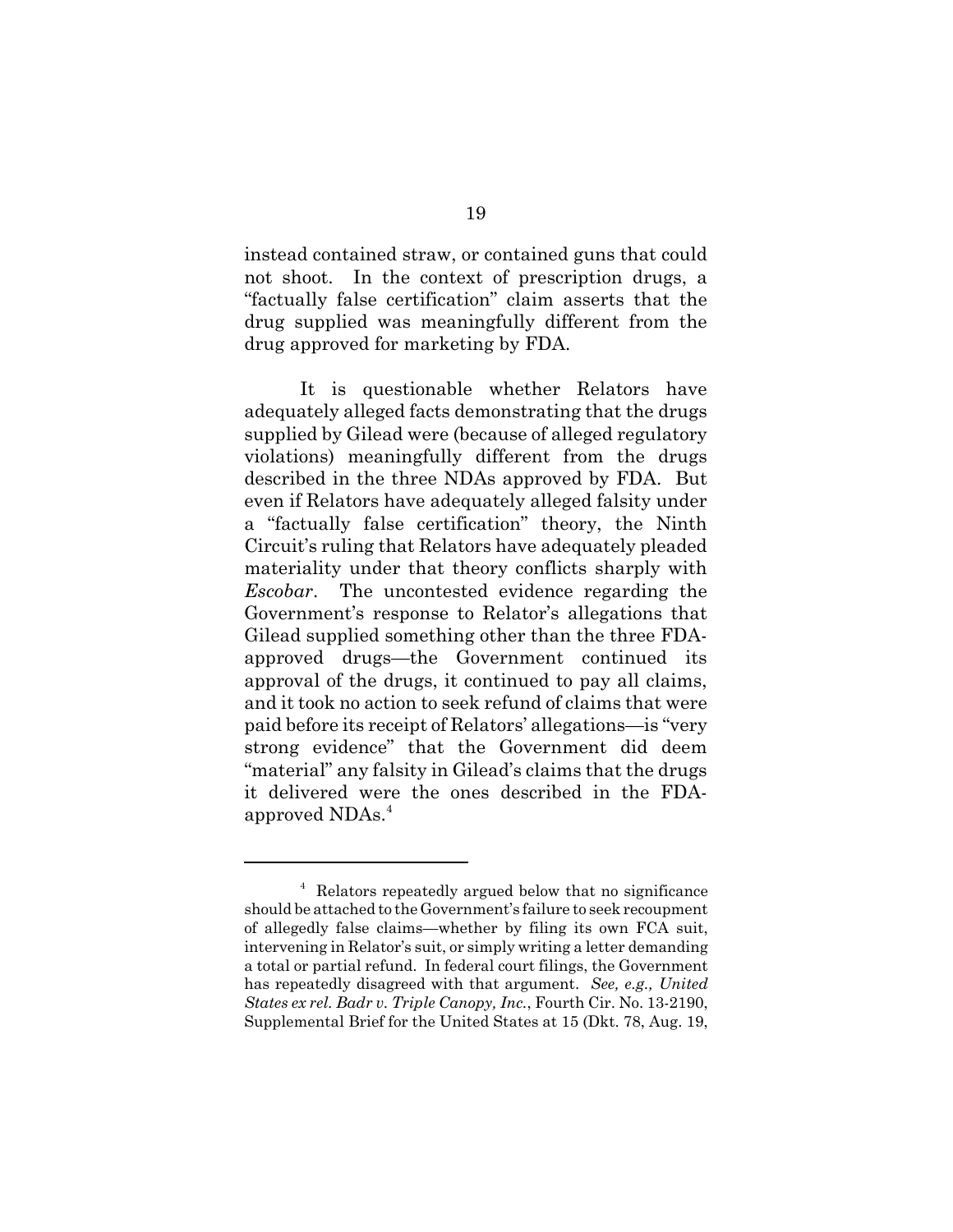### **II. REVIEW IS WARRANTED BECAUSE THE NINTH CIRCUIT'S MATERIALITY HOLDING SHARPLY CONFLICTS WITH OTHER CIRCUITS' INTERPRETATION OF** *ESCOBAR*

The *Escobar* decision led numerous federal appeals courts to re-examine the FCA's materiality requirement. As the Petition explains more fully, the decision below sharply conflicts with post-*Escobar* decisions from every other federal appeals court to address the materiality issue. Indeed, the First Circuit last summer expressly criticized the Ninth Circuit's decision to permit Relators to proceed with their FCA claim, observing that the Ninth Circuit "offers no

<sup>2016) (&</sup>quot;The Army did not renew its contracts with Triple Canopy [following receipt of the relator's false-claims allegations], and the United States intervened in the relator's *qui tam* action. These actions confirm the significance of the violations and the importance the government attaches to them."). Both the Third and Fourth Circuit's agree that DOJ's decision regarding intervention is an important determinant of materiality in FCA litigation. *United States ex rel. Petratos v. Genentech, Inc.*, 855 F.3d 481, 490 (3d Cir. 2017); *United States ex rel. Badr v. Triple Canopy, Inc.*, 857 F.3d 174, 179 (4th Cir. 2017) (DOJ's decision to "immediately intervene in the litigation" is evidence that the FCA defendant's falsehood was material and "affected the Government's decision to pay.").

The Ninth Circuit misstated the nature of the Government's involvement in this litigation. It asserted that the Justice Department "submitted a brief as amicus curiae supporting reversal of the district court." Pet. App. 12a. That assertion is incorrect. DOJ's brief took issue with several of the district court's legal conclusions regarding what constitutes a false statement under the FCA, but it expressly declined to take a position regarding whether Relators' Second Amended Complaint should be dismissed for failure to state a claim. DOJ Ninth Cir. Br. 1-2.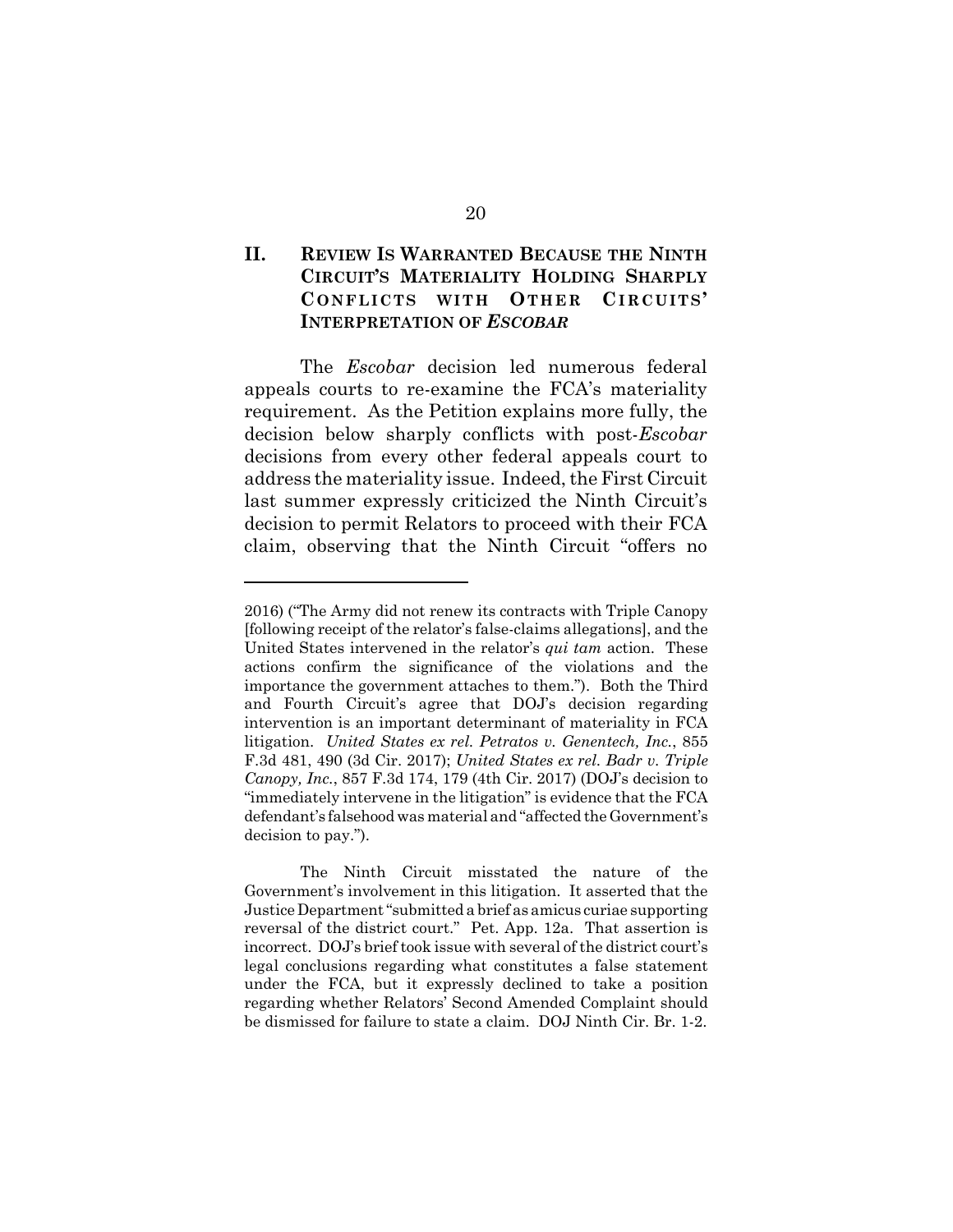solution to the problems of proving that the FDA would have made a different approval decision in a situation in which a fully informed FDA has not itself even hinted at doing anything." *United States ex rel. Nargol v. DePuy Orthopaedics, Inc.*, 865 F.3d 29, 36 (1st Cir. 2017). Review is warranted to resolve that conflict

WLF confines its discussion to conflicting rulings from the First and Third Circuits, the courts with whose rulings the decision below most strikingly conflicts. In a ruling that preceded the decision below, the First Circuit relied on *Escobar* to affirm dismissal on the pleadings of an FCA claim against a medicaldevice manufacturer. *D'Agostino v. ev3, Inc.*, 845 F.3d 1 (1st Cir. 2016). The manufacturer allegedly obtained FDA approval for its device by making fraudulent representations to the agency. The court held that "FDA's failure to actually withdraw its approval of [the device] in the face of [the relator's] allegations" precluded the relator from asserting a promissory fraud claim against the manufacturer because "[t]o rule otherwise would be to turn the FCA into a tool with which a jury of six people could retroactively eliminate the value of FDA approval and effectively require that a product largely be withdrawn from the market even when the FDA itself sees no reason to do so." *Id.* at 6. The Ninth Circuit cited but made no effort to distinguish *D'Agostino*, merely responding that "FDA approval cannot preclude False Claims Act liability, especially where, as here, the allegedly false claims procured certain approvals in the first instance." Pet. App. 29a.

The First Circuit's later *Nargol* decision reaffirmed *D'Agostino* and severely criticized the Ninth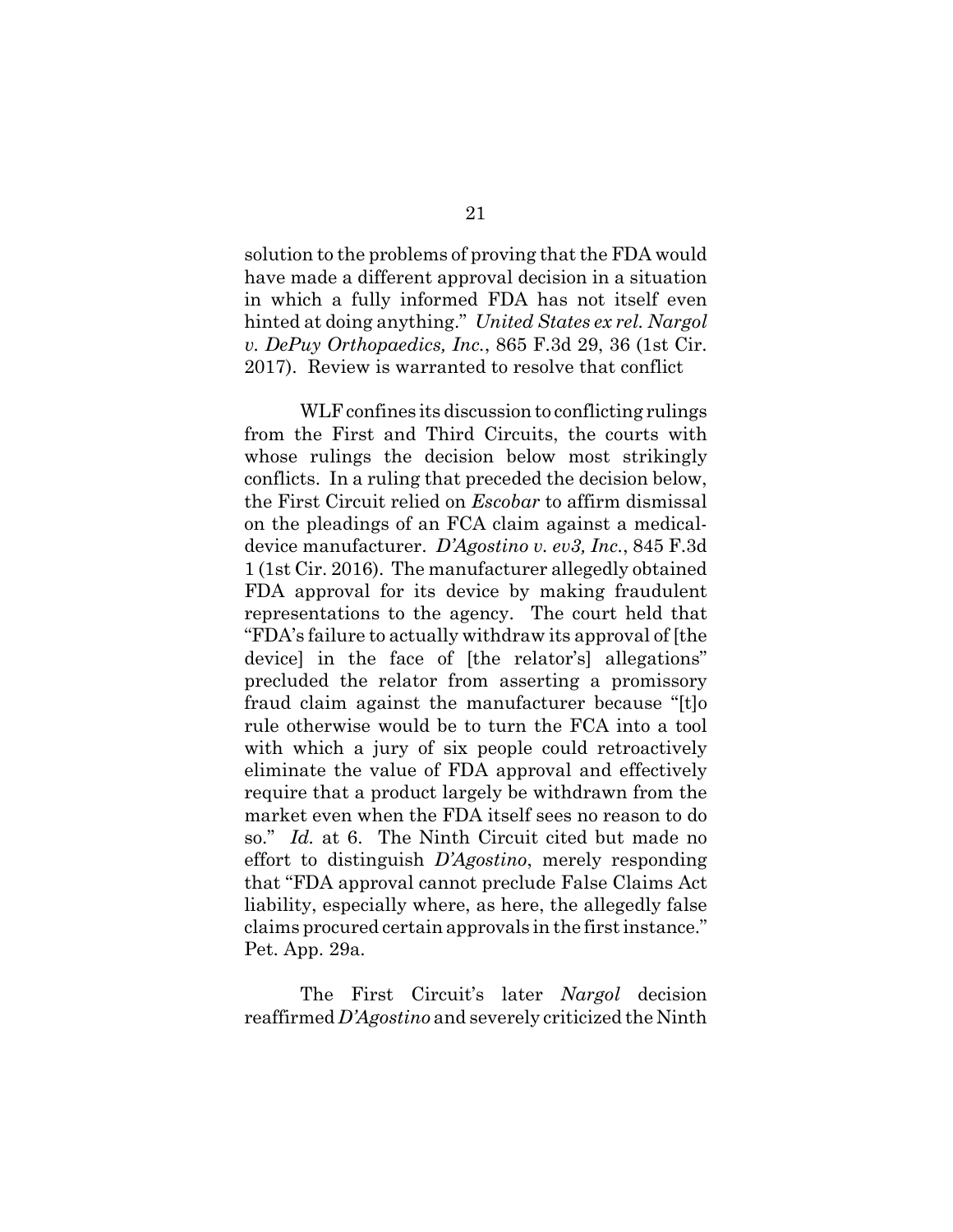Circuit's interpretation of the materiality requirement set forth in *Escobar*. Affirming dismissal of an FCA claim against a medical device manufacturer, the First Circuit held that FDA's decision not to "withdraw or even suspend" its product approval "in the wake of Relators' [fraud] allegations ... renders a claim of materiality implausible." *Nargol*, 865 F.3d at 34. The First Circuit noted that "*Campie* offers no rebuttal at all to *D'Agostino*'s observation that six jurors should not be able to overrule the FDA" and that *Campie* "decides not to deem these problems to be fatal on a Rule 12(b)(6) motion, even if, apparently, no plausible solution can be envisioned, even in theory." *Id.* at 36.

The Ninth Circuit's understanding of *Escobar* also conflicts sharply with that of the Third Circuit in *Petratos*. Citing failure to adequately plead materiality, the Third Circuit affirmed dismissal of a relator's FCA claims against a drug manufacturer who allegedly caused doctors to submit false Medicare claims by providing false information regarding the health risks of its drug. *Petratos*, 855 F.3d at 489-93. Noting that the Government, following receipt of the relator's allegations, continued to reimburse all claims submitted for payment, the court concluded that the relator had failed to establish that the defendant's false statements were material to the payment of claims. *Ibid.* The Third Circuit observed, "In holding that Petratos did not sufficiently plead materiality, we now join the many other federal courts that have recognized the heightened materiality standard after [*Escobar*]." *Id.* at 492 (citing cases).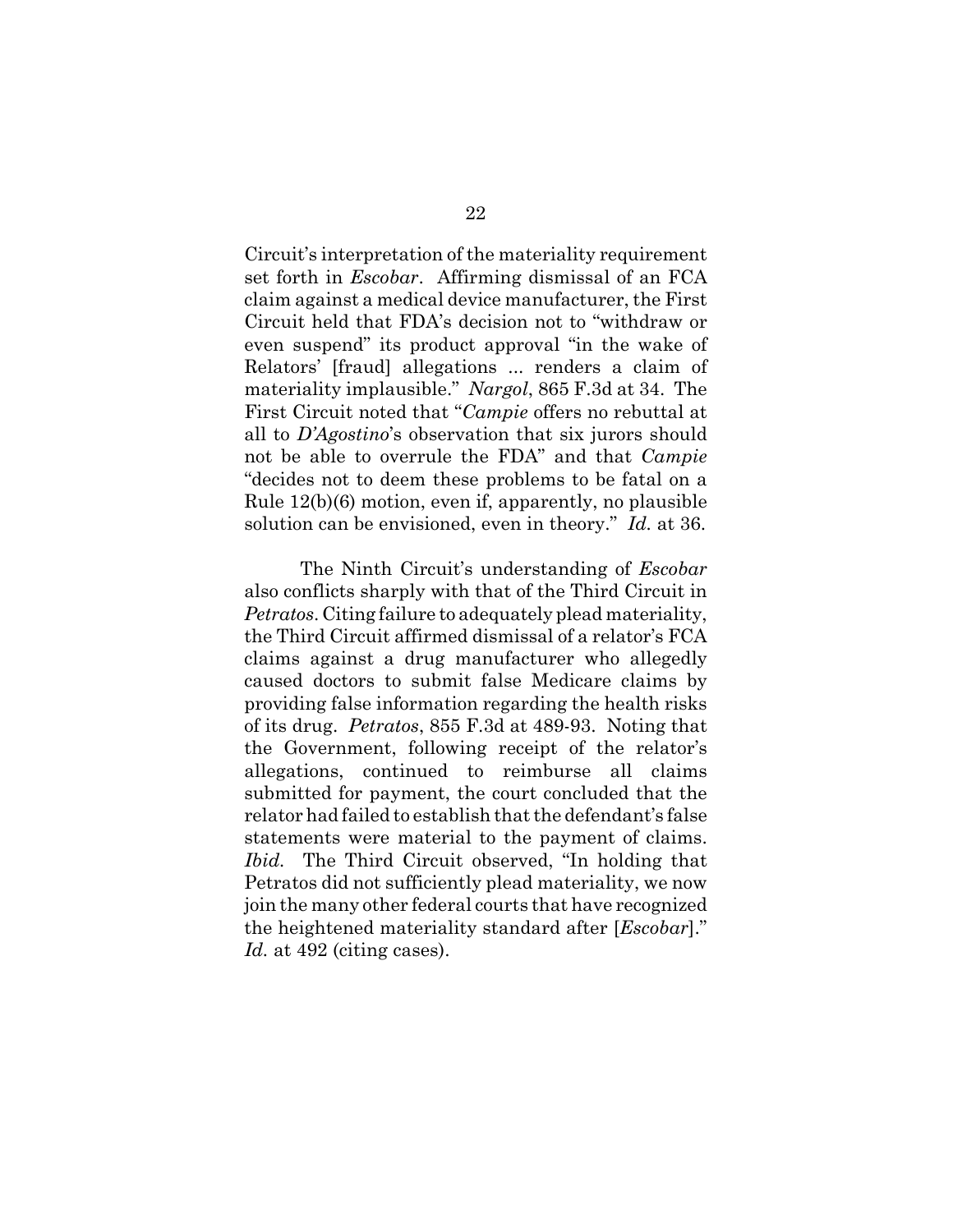### **III. THE DECISION BELOW IS LIKELY TO HAVE A SIGNIFICANT IMPACT ON A BROAD RANGE OF INDUSTRIES AND REGULATORY AGENCIES**

Review is also warranted because the decision below is likely to serve as a magnet for FCA filings within the Ninth Circuit and to expose a broad array of government contractors to FCA claims for even inconsequential violations of federal regulatory requirements. Despite *Escobar*'s admonitions that the FCA is not a vehicle for punishing "garden-variety" regulatory violations and that the statute's "rigorous" materiality requirement should ensure that insubstantial claims are subject to dismissal on the pleadings, it is difficult to see how, under the Ninth Circuit's materiality standard, a defendant could *ever* win a Rule 12(b)(6) motion to dismiss an FCA claim that is based on a contractor's alleged noncompliance with regulatory requirements.

According to the Ninth Circuit, disputes regarding the materiality of alleged regulatory violations are "matters of proof, not legal grounds to dismiss" an FCA claim. Pet. App. 32a. The appeals court applies that lenient materiality pleading standard even when, as here, the response of the Government—when informed of the alleged regulatory infractions—indicates that it does not deem the infractions to be particularly serious. The pharmaceutical industry is but one of numerous industries that are subject to thousands of federal regulatory requirements. Given the huge financial incentives provided to *qui tam* filers, the Ninth Circuit's materiality standard ensures that each of those industries will be subject to burdensome FCA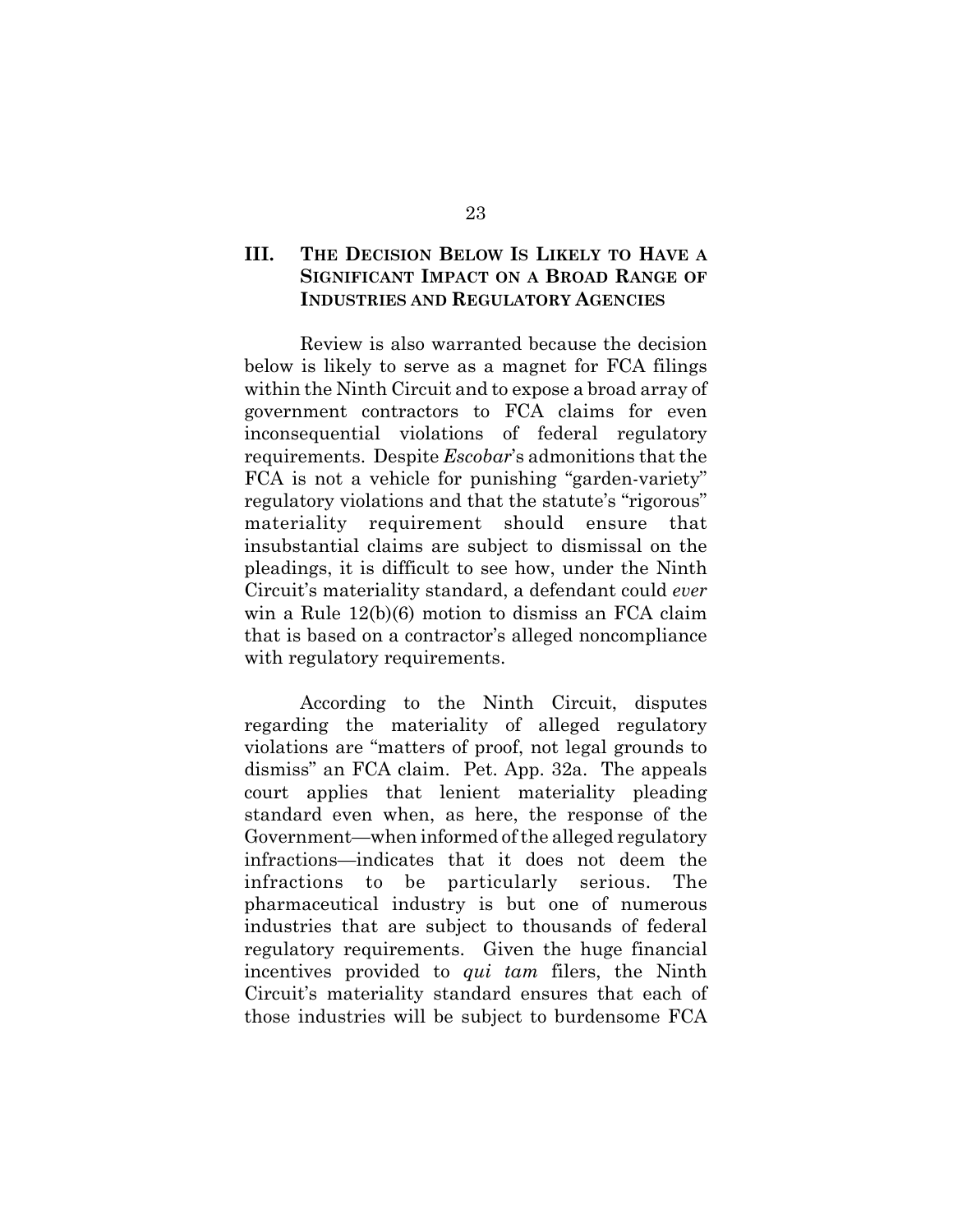suits whenever they can plausibly be alleged to have violated some regulatory requirement.

 In *Escobar*, many industry groups expressed fears that if the Court endorsed the implied false certification theory as a basis for establishing falsity in an FCA claim, the business community would be exposed to virtually unlimited FCA liability. *Id.* at 2002. The Court sought "to allay [those] concerns," even as it held that the implied false certification theory can be a basis for liability, by stating that "other parts of the False Claims Act" properly cabin potential FCA liability. *Ibid*. It explained:

> [I]nstead of adopting a circumscribed view of what it means for a claim to be false or fraudulent, concerns about fair notice and open-ended liability can be effectively addressed through strict enforcement of the Act's materiality and scienter requirements.

*Ibid* (citations omitted). The decision below undercuts those assurances.

The decision below also burdens regulatory agencies by significantly increasing the likelihood that agency personnel will be required to testify in FCA proceedings regarding materiality issues. Relators argue that FDA approval of Gilead's NDAs and PAS are suspect because Gilead deceived FDA during the approval process. But this Court has repeatedly cautioned against permitting litigants to second-guess agency decisionmaking based on fraud-on-the-agency allegations. In *Buckman*, the Court barred private